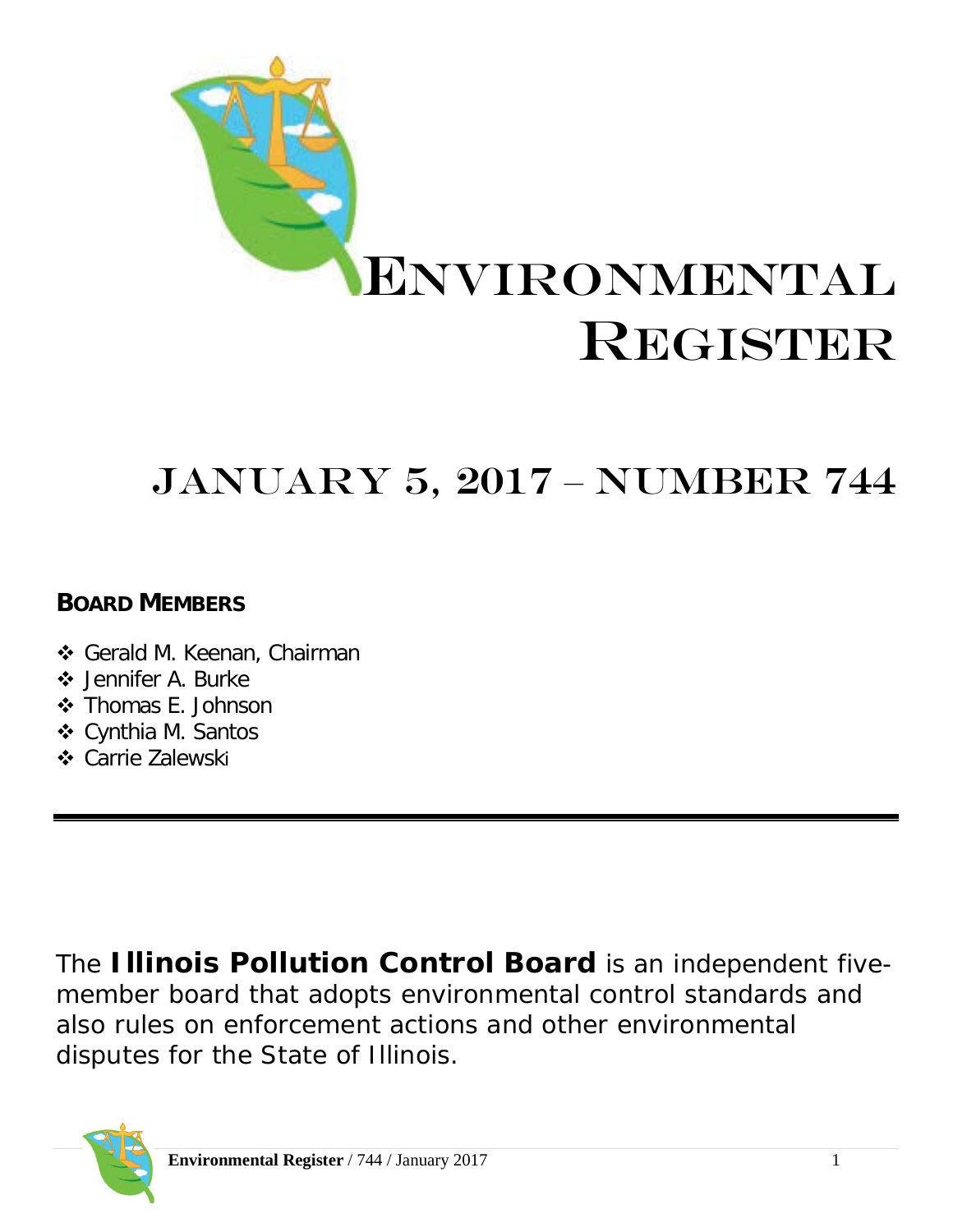# **Board Proposes "Permits by Rule" for First Notice and Holds Hearings, R17-9**

On September 8, 2016, the Board accepted for hearing an Illinois EPA rulemaking proposal concerning air pollution control "permits by rule" and directed the proposal to first notice. The proposal allows certain small boilers to be constructed under permit terms and conditions that are set forth in the Board's rules, obviating the need for Illinois EPA to individually process these construction permits. The proposed rules also include general provisions that anticipate future permits by rule for other types of emission units. The rulemaking is captioned Permit by Rule for Boilers: Amendments to 35 Ill. Adm. Code Parts 201 and 211. Here are links to the Board's [opinon and order](http://www.ipcb.state.il.us/documents/dsweb/Get/Document-93444) and the [first-notice rule language.](http://www.ipcb.state.il.us/documents/dsweb/Get/Document-93445) The Board held public hearings on October 26 and November 16, 2016, and closed the public comment period on December 16, 2016. For more information, please contact Jason James at 312-814-6929 or [jason.james@illinois.gov.](mailto:jason.james@illinois.gov)

# **Board Proposes "Identical-in-Substance" Wastewater Pretreatment Amendments, Including the NPDES Electronic Reporting Rule, R16-9**

On October 6, 2016, the Board proposed amending its wastewater pretreatment rules at 35 Ill. Adm. Code 307 and 310. The amendments are "identical in substance" to two actions adopted by USEPA under the Clean Water Act during the second half of 2015. First, USEPA adopted the National Pollutant Discharge Elimination System (NPDES) "Electronic Reporting Rule." Second, USEPA revised the discharge guidelines and standards for sources in the Steam Electric Power Generating Point Source Category. The Board's rulemaking is captioned Wastewater Pretreatment Update, USEPA Amendments (July 1, 2015 through December 31, 2015). Here is a link to the Board's [opinion and order.](http://www.ipcb.state.il.us/documents/dsweb/Get/Document-93642) For more information, please contact Michael McCambridge at 312-814-6924 or [michael.mccambridge@illinois.gov.](mailto:michael.mccambridge@illinois.gov)

# **Board Proposes "Identical-in-Substance" NAAQS Amendments and Holds Hearing, R17-1**

On October 27, 2016, the Board proposed amending its ambient air quality rules at 35 Ill. Adm. Code 243. The amendments are "identical in substance" to actions by USEPA relating to the National Ambient Air Quality Standards (NAAQS). USEPA took the actions under the Clean Air Act during the first half of 2016 and on July 13, 2016. Specifically, USEPA designated several new federal reference methods and federal equivalent methods for monitoring priority pollutants (particulate matter, ozone, and sulfur dioxide) in ambient air. The Board's rulemaking is captioned National Ambient Air Quality Standards Update, USEPA Amendments (January 1, 2016 through June 30, 2016 and July 13, 2016). Here are links to the Board's [opinion and order](http://www.ipcb.state.il.us/documents/dsweb/Get/Document-93778) and the Board's [addendum.](http://www.ipcb.state.il.us/documents/dsweb/Get/Document-93777) The Board held a public hearing on December 7, 2016. For more information, please contact Michael McCambridge at 312-814-6924 or [michael.mccambridge@illinois.gov.](mailto:michael.mccambridge@illinois.gov)

# **Board Proposes "Identical-in-Substance" Amendments to VOM Definition and Holds Hearing, R17-2**

On October 27, 2016, the Board proposed amending its definition of "volatile organic material" (VOM) at 35 Ill. Adm. Code 211.7150. The amendments are "identical in substance" to an action by USEPA under the Clean Air Act during the first half of 2016. Specifically, USEPA expanded an exclusion so as to exclude tertiary butyl acetate from all regulation as a precursor of tropospheric ozone (smog). The Board's rulemaking is captioned Definition of VOM Update, USEPA Amendments (January 1, 2016 through June 30, 2016). Here are links to the

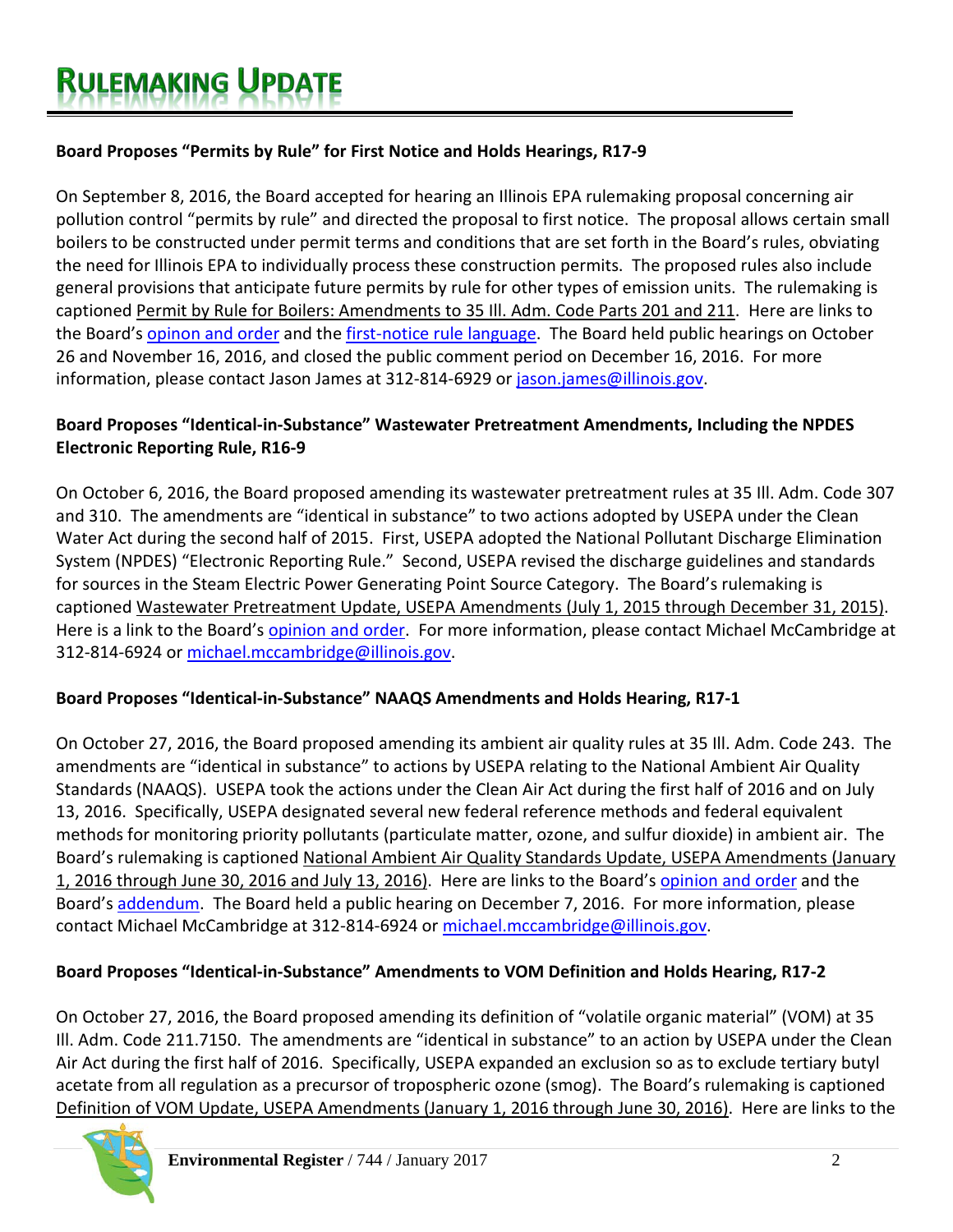Board's [opinion and order](http://www.ipcb.state.il.us/documents/dsweb/Get/Document-93780) and the Board'[s addendum.](http://www.ipcb.state.il.us/documents/dsweb/Get/Document-93779) The Board held a public hearing on December 7, 2016. For more information, please contact Michael McCambridge at 312-814-6924 or [michael.mccambridge@illinois.gov.](mailto:michael.mccambridge@illinois.gov)

# **Board Proposes "Identical-in-Substance" MSWLF Amendments, Extending Maximum Term of RD&D Permit, R17-5**

On October 27, 2016, the Board proposed amending its landfill rules at 35 Ill. Adm. Code 813. The amendments are "identical in substance" to an action by USEPA relating to the Municipal Solid Waste Landfill (MSWLF) rules. USEPA took the action under Subtitle D of the Resource Conservation and Recovery Act (RCRA) during the first half of 2016. Specifically, USEPA extended the maximum term of a research, development, and demonstration (RD&D) permit from 12 to 21 years. The Board's rulemaking is captioned RCRA Subtitle D (Municipal Solid Waste Landfill) Update, USEPA Amendments (January 1, 2016 through June 30, 2016). Here are links to the Board's [opinion and order](http://www.ipcb.state.il.us/documents/dsweb/Get/Document-93782) and the Board'[s addendum.](http://www.ipcb.state.il.us/documents/dsweb/Get/Document-93781) For more information, please contact Michael McCambridge at 312-814-6924 or [michael.mccambridge@illinois.gov.](mailto:michael.mccambridge@illinois.gov)

# **Board Proposes "Identical-in-Substance" Wastewater Pretreatment Amendments for UOG Facilities, R17-8**

On November 17, 2016, the Board proposed amending its wastewater pretreatment rules at 35 Ill. Adm. Code 310. The amendments are "identical in substance" to rules adopted by USEPA under the Clean Water Act during the first half of 2016 and on September 30, 2016. Specifically, USEPA adopted discharge guidelines and standards for unconventional oil and gas extraction (UOG) facilities in the Oil and Gas Extraction Point Source Category, including pretreatment guidelines and standards. The Board's rulemaking is captioned Wastewater Pretreatment Update, USEPA Amendments (January 1, 2016 through June 30, 2016 and September 30, 2016). Here are links to the Board's [opinion and order](http://www.ipcb.state.il.us/documents/dsweb/Get/Document-93917) and the Board's [addendum.](http://www.ipcb.state.il.us/documents/dsweb/Get/Document-93916) For more information, please contact Michael McCambridge at 312-814-6924 or [michael.mccambridge@illinois.gov.](mailto:michael.mccambridge@illinois.gov)

# PPELLATE UPDATE

# **Third District Reverses Two of Three Adjusted Standard Conditions Imposed by Board**

Emerald Performance Materials, LLC v. Illinois Pollution Control Board 2016 IL App (3d) 150526 Board docket AS 13-2

On September 2, 2016, the Third District Appellate Court issued a precedential opinion that reversed two of three contested conditions of an "adjusted standard." The Board had granted the adjusted standard to Emerald Performance Materials, LLC, a Marshall County chemical manufacturer, for its ammonia nitrogen wastewater, which Emerald discharges to the Illinois River. The adjusted standard provides Emerald with relief from the ammonia nitrogen effluent limit in the Board's rules. The company appealed three of the conditions upon which that relief was granted.

The Third District affirmed the condition setting a five-year termination date or "sunset" on the adjusted standard. The court rejected Emerald's argument that because "variances" under the Environmental Protection Act (Act) (415 ILCS 5) provide temporary relief, adjusted standards under the Act must provide permanent relief. The court found

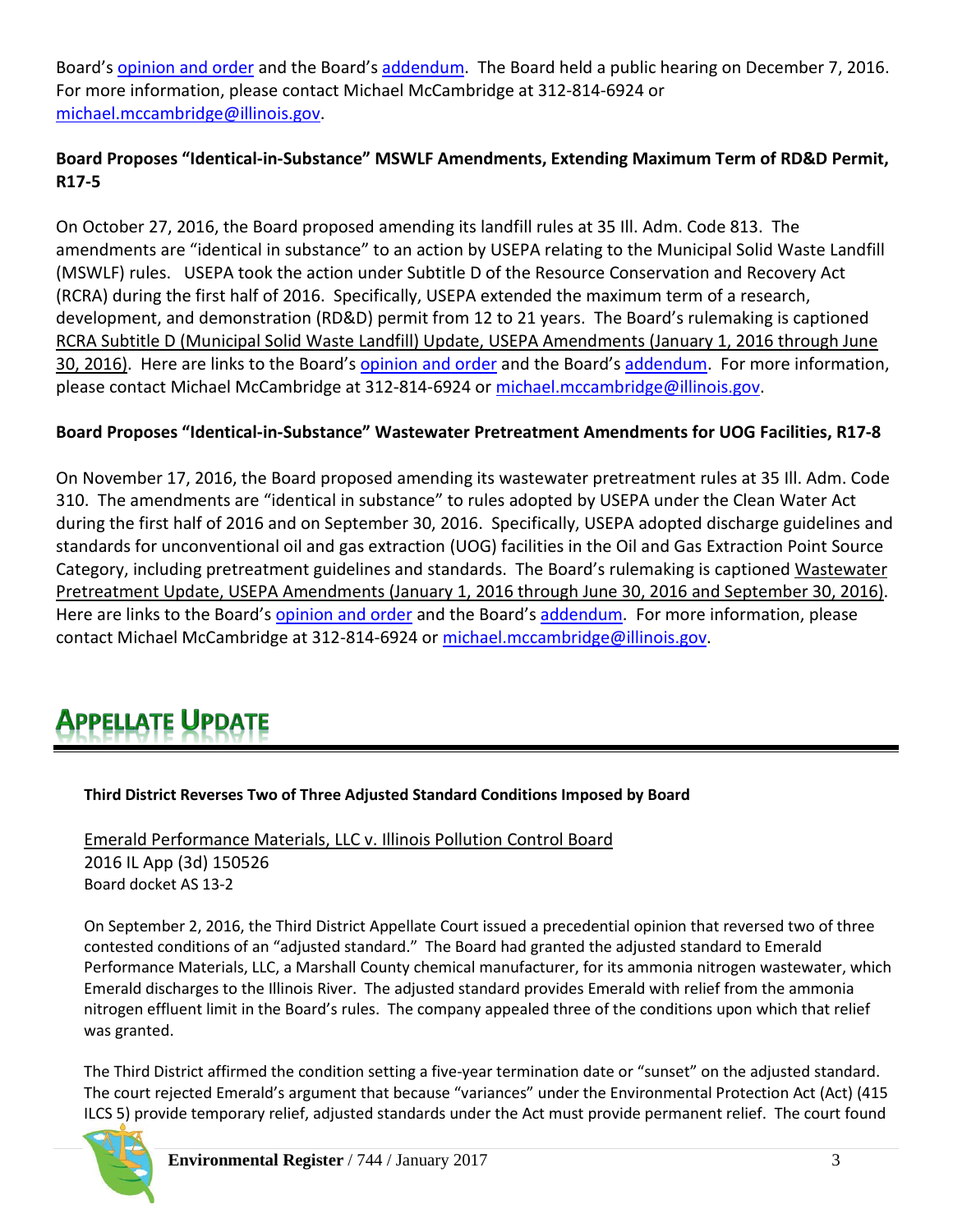that the five-year sunset condition would encourage Emerald to aggressively pursue ways to comply with the Board rule.

However, the Third District reversed the other two contested conditions. First, the court reversed the condition precluding Emerald from renewing the adjusted standard unless the company arranged for agricultural "best management practices" (BMP) within its watershed to offset 45% of the nitrogen in Emerald's discharge. The court found the BMP condition beyond the Board's authority (the Board cannot add to the Act's prerequisites for receiving an adjusted standard), as well as arbitrary and capricious (the Board failed to consider the technical feasibility and economic reasonableness of BMPs). The court also found improper the Board's use of the Illinois EPA and Illinois Department of Agriculture's draft "Illinois Nutrient Loss Reduction Strategy" in setting the 45% offset without first giving Emerald an opportunity to address the report. Second, the Third District reversed the condition requiring ammonia reduction to be part of Emerald's employee bonus plan. Here too the court found that the Board exceeded its authority and acted arbitrarily and capriciously because the record contained no evidence showing the employee incentive would work.

The Third District remanded the case to the Board, which issued an amended final order on December 1, 2016, striking the two conditions reversed by the court. Illinois EPA joined the Board in defending the three conditions on appeal but had not proposed them to the Board (Illinois EPA had recommended denying the adjusted standard but, if granted, imposing a ten-year sunset).

Here is a link to the court's opinion: [2016 IL App \(3d\) 150526](http://www.ipcb.state.il.us/documents/dsweb/Get/Document-93611)

#### **First District Affirms Board's Chloride Water Quality Standard for CAWS & LDPR**

The Salt Institute v. Illinois Pollution Control Board 2016 IL App (1st) 152003-U Board docket R08-9(D)

On September 30, 2016, the First District Appellate Court issued a non-precedential Rule 23 order that affirmed the Board's chloride water quality standard for the Chicago Area Waterway System (CAWS) and the Lower Des Plaines River (LDPR). The Board rule containing the year-round chloride standard of 500 mg/L became effective on July 1, 2015, but by the rule's terms, the standard does become applicable for three years, *i.e.*, not until July 1, 2018.

The court first ruled that the Salt Institute, a non-profit trade association, had "associational standing" to appeal the chloride water quality standard on behalf of its members, which include Cargill Deicing Technology and Morton Salt, Inc. On the merits of the appeal, the First District recognized the Board's findings that aquatic ecosystems are harmed by elevated chloride concentrations and that those concentrations result primarily from storm water runoff after de-icing road salt is applied during the winter. The court found that when the Board adopted the chloride standard, it took into account all of the factors set forth in Section 27(a) of the Environmental Protection Act (415 ILCS 5/27(a)), like the technical feasibility and economic reasonableness of compliance. The court further found that the Board balanced the danger of high chloride levels in the CAWS and LDPR against the hardship of complying with the in-stream standard, adding that the Board's "broad rulemaking authority is not limited by the extent of hardship that a regulation may cause to dischargers." As the Board's decision was not clearly arbitrary or capricious, the court declined to act as a "superagency" to invalidate the standard.

Here is a link to the court's order: [2016 IL App \(1st\) 152003-U](http://www.ipcb.state.il.us/documents/dsweb/Get/Document-93610)

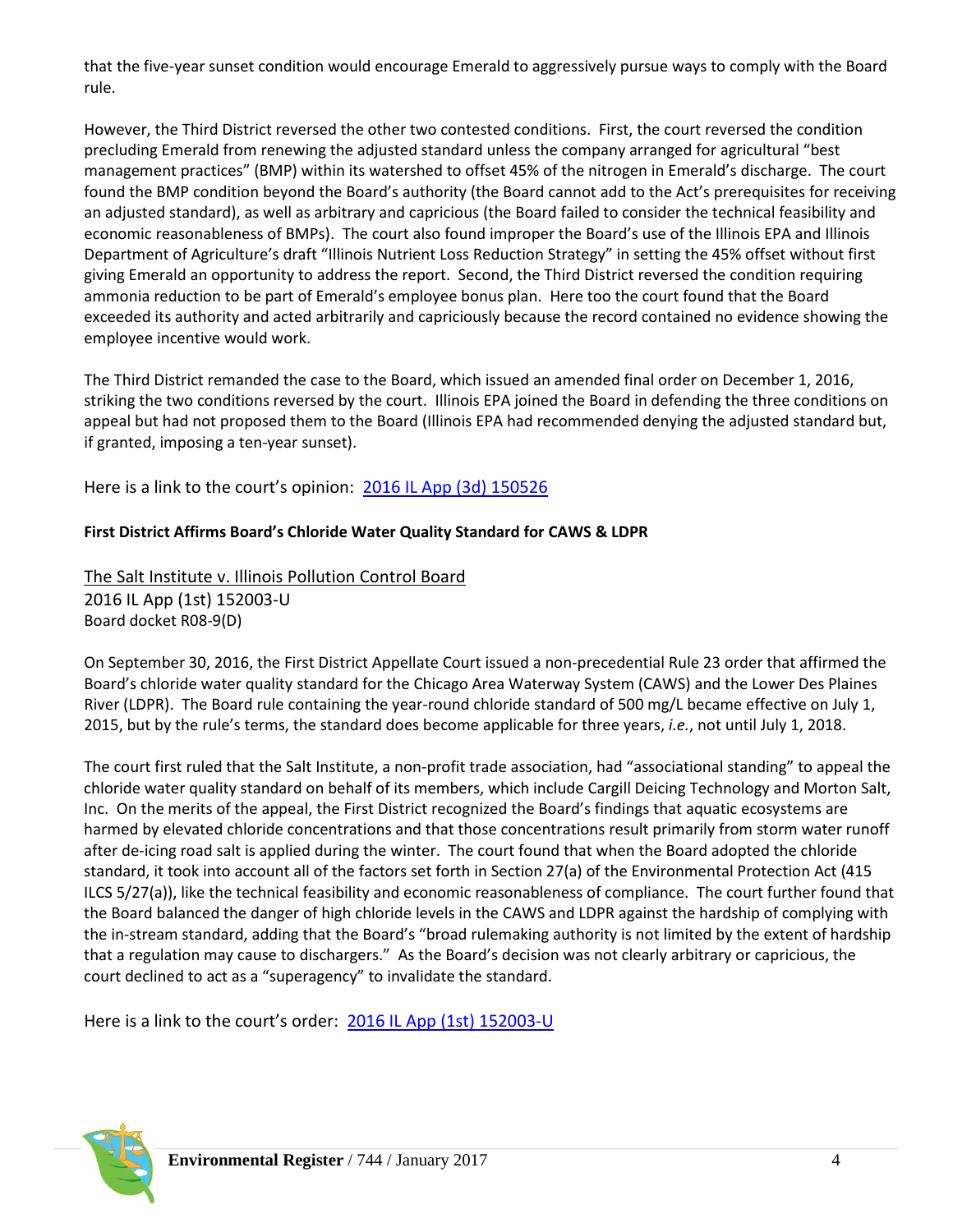# **August 11, 2016**

# **Via videoconference: IPCB Offices in Chicago, Illinois and Springfield, Illinois**

| <b>Rulemakings</b>  |                                                                                                                                                                                                                                                                                                                                                    |
|---------------------|----------------------------------------------------------------------------------------------------------------------------------------------------------------------------------------------------------------------------------------------------------------------------------------------------------------------------------------------------|
| R <sub>14</sub> -24 | In the Matter of: Proposed Site Specific Rule for Sanitary District of<br>Decatur From 35 Ill. Adm. Code Section 302.208(E)<br>(Water) - The Board granted petitioner's motion to extend stay to<br>December 31, 2016. Status report due on December 31, 2016.                                                                                     |
| R <sub>17</sub> -3  | SDWA Update, USEPA amendments (January 1, 2016 through June 30,<br>2016) (Water) - The Board dismissed this reserved identical-in-<br>substance docket because the United States Environmental Protection<br>Agency did not amend its drinking water regulations during the update<br>period of January 1, 2016 through June 30, 2016.             |
| R <sub>17</sub> -4  | UIC Update, USEPA amendments (January 1, 2016 through June 30,<br>2016) (Land) – The Board dismissed this reserved identical-in-substance<br>docket because the United States Environmental Protection Agency did<br>not amend its underground injection control regulations during the<br>update period of January 1, 2016 through June 30, 2016. |
| R <sub>17</sub> -7  | UST Update, USEPA amendments (January 1, 2016 through June 30,<br>2016) (Land) - The Board dismissed this reserved identical-in-substance<br>docket because the United States Environmental Protection Agency did<br>not amend its underground storage tank regulations during the update<br>period of January 1, 2016 through June 30, 2016.      |

#### **ADMINISTRATIVE CITATIONS**

- **[AC 07-24](http://www.ipcb.state.il.us/COOL/external/CaseView.aspx?referer=results&case=13095)** IEPA v. C. John Blickhan
- **[AC 08-19](http://www.ipcb.state.il.us/COOL/external/CaseView.aspx?referer=results&case=13404)** IEPA v. C. John Blickhan
- **[AC 09-46](http://www.ipcb.state.il.us/COOL/external/CaseView.aspx?referer=results&case=13681)** IEPA v. C. John Blickhan
- **(cons.)** (Land) **–** The Board granted complainant's motion for voluntary dismissal of these consolidated administrative citations and closed the dockets.

## **ADJUDICATORY CASES**

**[PCB 06-141](http://www.ipcb.state.il.us/COOL/external/CaseView.aspx?referer=results&case=12894)** Flagg Creek Water Reclamation District v. Village of Hinsdale, Metropolitan Water Reclamation District of Greater Chicago, Illinois Department of Transportation, and DuPage County (Division of Transportation) (Water – Enforcement, Citizens) – The Board granted complainant's motion for voluntary dismissal of this citizen's water pollution complaint.

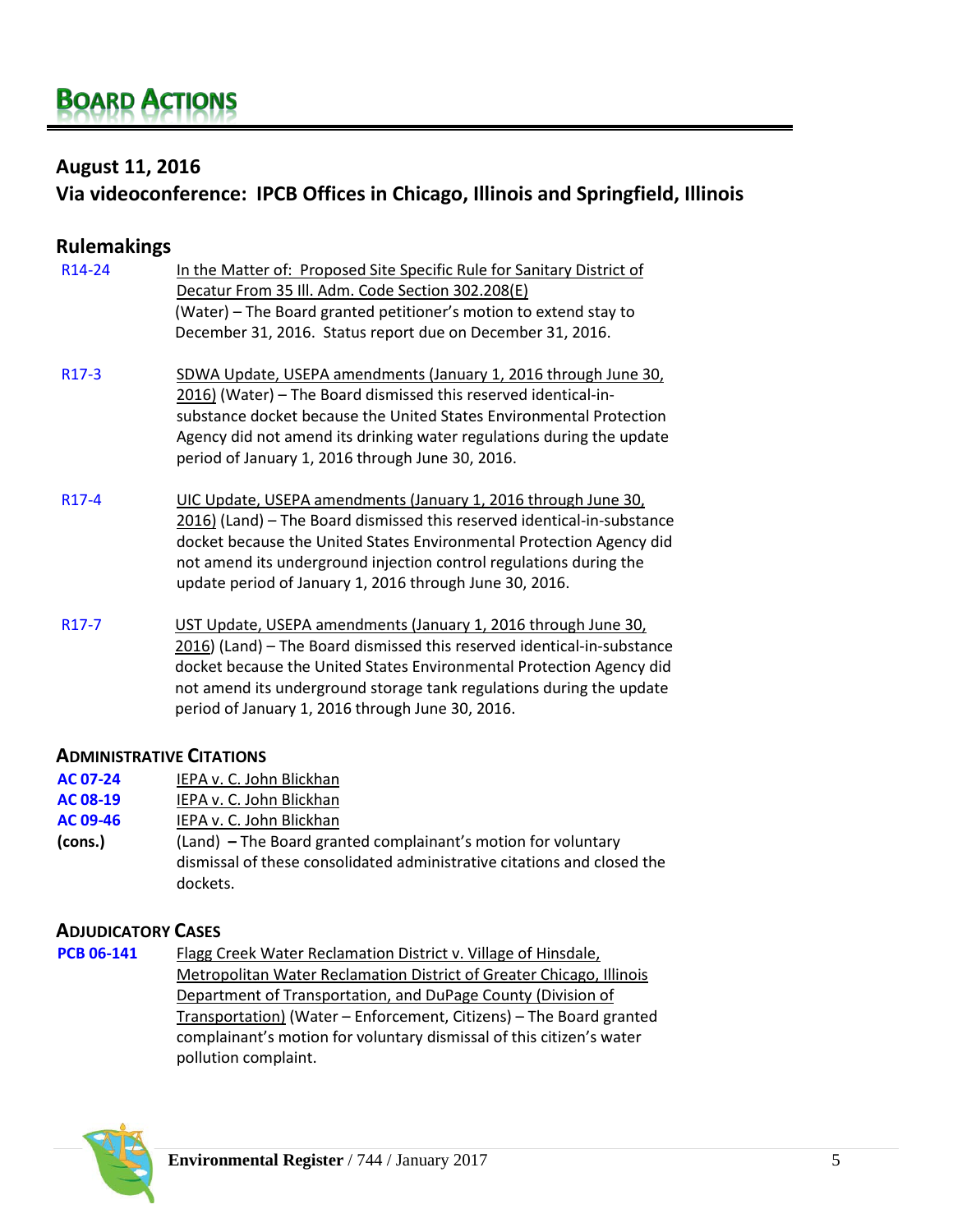| <b>PCB 14-111</b>                                                    | <b>Sanitary District of Decatur v. IEPA</b><br>(Water - Variance) - The Board granted petitioner's motion to extend<br>stay to December 31, 2016. Status report due on January 3, 2017.                                                                                                      |
|----------------------------------------------------------------------|----------------------------------------------------------------------------------------------------------------------------------------------------------------------------------------------------------------------------------------------------------------------------------------------|
| <b>PCB 15-108</b><br><b>PCB 16-32</b><br><b>PCB 16-46</b><br>(Cons.) | Distressed Properties, Inc. v. IEPA<br>Distressed Properties, Inc. v. IEPA<br>Distressed Properties, Inc. v. IEPA (UST Appeal) - The Board dismissed<br>these three consolidated underground storage tank appeals due to<br>petitioner's failure to obtain an attorney.                      |
| <b>PCB 15-203</b>                                                    | Kincaid Generation, L.L.C. v. IEPA (Water - Permit Appeal, NPDES) - The<br>Board granted petitioner's motion for voluntary dismissal of this permit<br>appeal.                                                                                                                               |
| <b>PCB 16-68</b>                                                     | Matt Gill v. CHS Inc. - Carrollton Farmers Elevator<br>(Noise - Enforcement) - The Board denied complainant's motion for<br>joinder                                                                                                                                                          |
| <b>PCB 16-100</b>                                                    | Blake Leasing Company, LLC - Real Estate Series, as owner of Kirkland<br>Quick Stop v. Illinois Environmental Protection Agency and Village of<br>Kirkland (Water Well Setback) - The Board directed petitioner to file an<br>amended petition to cure deficiencies identified in the order. |
| <b>PCB 16-105</b>                                                    | Casey's Retail Company v. IEPA (UST Appeal, 90-Day Extension) - Having<br>previously granted a request for a 90-day extension, the Board<br>dismissed this matter because no underground storage tank appeal was<br>filed on behalf of this Sangamon County facility.                        |
| <b>PCB 17-1</b>                                                      | City of Benton Fire Department v. IEPA<br>(UST Appeal) - The Board accepted for hearing this underground<br>storage tank appeal involving a site in Franklin County.                                                                                                                         |

# **August 25, 2016 Via videoconference: IPCB Offices in Chicago, Illinois and Springfield, Illinois**

# **ADMINISTRATIVE CITATIONS**

| AC 15-33 | IEPA v. Gerald Cain and Eddie Jones                             |
|----------|-----------------------------------------------------------------|
|          | (Land) – The Board granted complainant's motion to withdraw the |
|          | administrative citation and closed the docket.                  |
| AC 16-14 | County of Ogle v. Wayne L. Fisher & Christina C. Fisher         |
|          | (Land) – The Board accepted respondents' amended petition for   |
|          | hearing.                                                        |

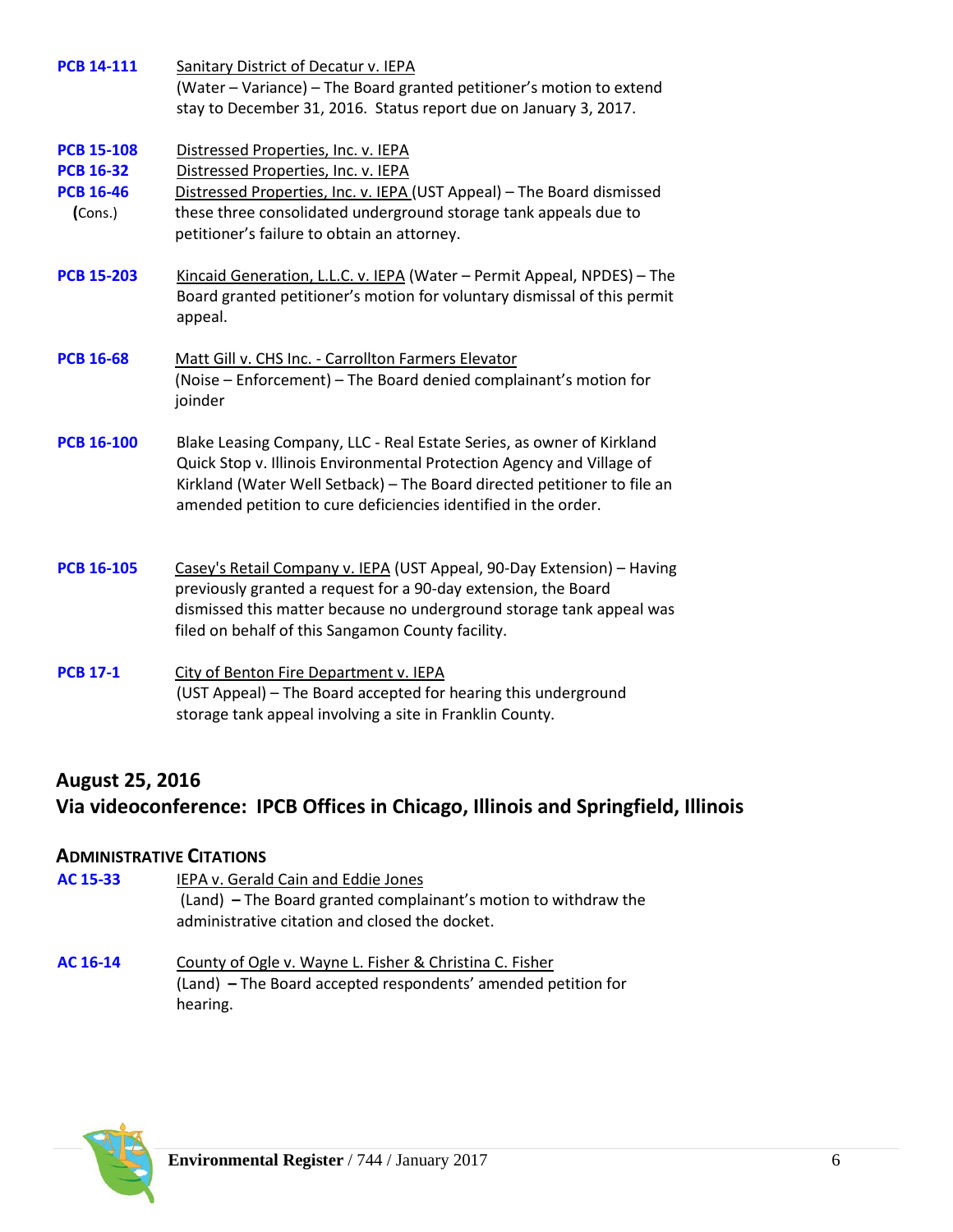# **ADJUDICATORY CASES**

| <b>PCB 12-94</b><br><b>PCB 14-4</b><br>(Not Consolidated) | CITGO Petroleum Corporation and PDV Midwest Refining, L.L.C. v. IEPA<br>Citgo Petroleum Corporation and PDV Midwest Refining, L.L.C. v. IEPA<br>(Water - Variance) - The Board granted the parties' joint motion to dismiss the petition and closed<br>the docket.                                                                                                                                                                                                                                                                                              |
|-----------------------------------------------------------|-----------------------------------------------------------------------------------------------------------------------------------------------------------------------------------------------------------------------------------------------------------------------------------------------------------------------------------------------------------------------------------------------------------------------------------------------------------------------------------------------------------------------------------------------------------------|
| <b>PCB 13-41</b>                                          | People of the State of Illinois v. AmerenEnergy Resources Generating Company, Inc., and Ameren<br>Medina Valley Cogen, LLC<br>(Land - Enforcement) - In this land enforcement action concerning a Fulton County facility, the<br>Board granted relief from the hearing requirement of Section 31(c)(1) of the Environmental<br>Protection Act (415 ILCS 5/31(c)(1) (2014)), accepted a stipulation and settlement agreement, and<br>ordered respondents to pay a \$60,000 civil penalty, take specified steps, and cease and desist from<br>further violations. |
| <b>PCB 16-43</b>                                          | People of the State of Illinois v. Perfect Mulch Products, Inc.<br>(Air, Water – Enforcement) – Upon receipt of a proposed stipulation and settlement agreement and<br>an agreed motion for relief from the hearing requirement in this air and water enforcement action<br>involving a Cook County facility, the Board ordered publication of the required newspaper notice.                                                                                                                                                                                   |
| <b>PCB 16-110</b>                                         | People of the State of Illinois v. Casey's Retail Company<br>(Water - Enforcement) - Upon receipt of a proposed stipulation and settlement agreement and an<br>agreed motion for relief from the hearing requirement in this water enforcement action involving a<br>LaSalle County facility, the Board ordered publication of the required newspaper notice.                                                                                                                                                                                                   |
| <b>PCB 16-112</b>                                         | Calpine Corporation (Zion Energy Center) v. IEPA<br>(Air - Variance, CAAPP) - The Board accepted petitioner's amended petition.                                                                                                                                                                                                                                                                                                                                                                                                                                 |
| <b>PCB 17-2</b>                                           | Midstate Salvage Corp. v. IEPA<br>(UST Appeal) - The Board accepted for hearing this underground storage tank appeal involving a<br>site in Christian County.                                                                                                                                                                                                                                                                                                                                                                                                   |
| <b>PCB 17-3</b>                                           | Dersch Energies, Inc. v. IEPA<br>(UST Appeal) – The Board accepted for hearing this underground storage tank appeal involving a<br>site in Lawrence County.                                                                                                                                                                                                                                                                                                                                                                                                     |

[PCB 17-4](http://www.ipcb.state.il.us/COOL/external/CaseView.aspx?referer=results&case=15331) Moto, Inc. v. IEPA (UST Appeal) – The Board accepted for hearing this underground storage tank appeal involving a site in St. Clair County.

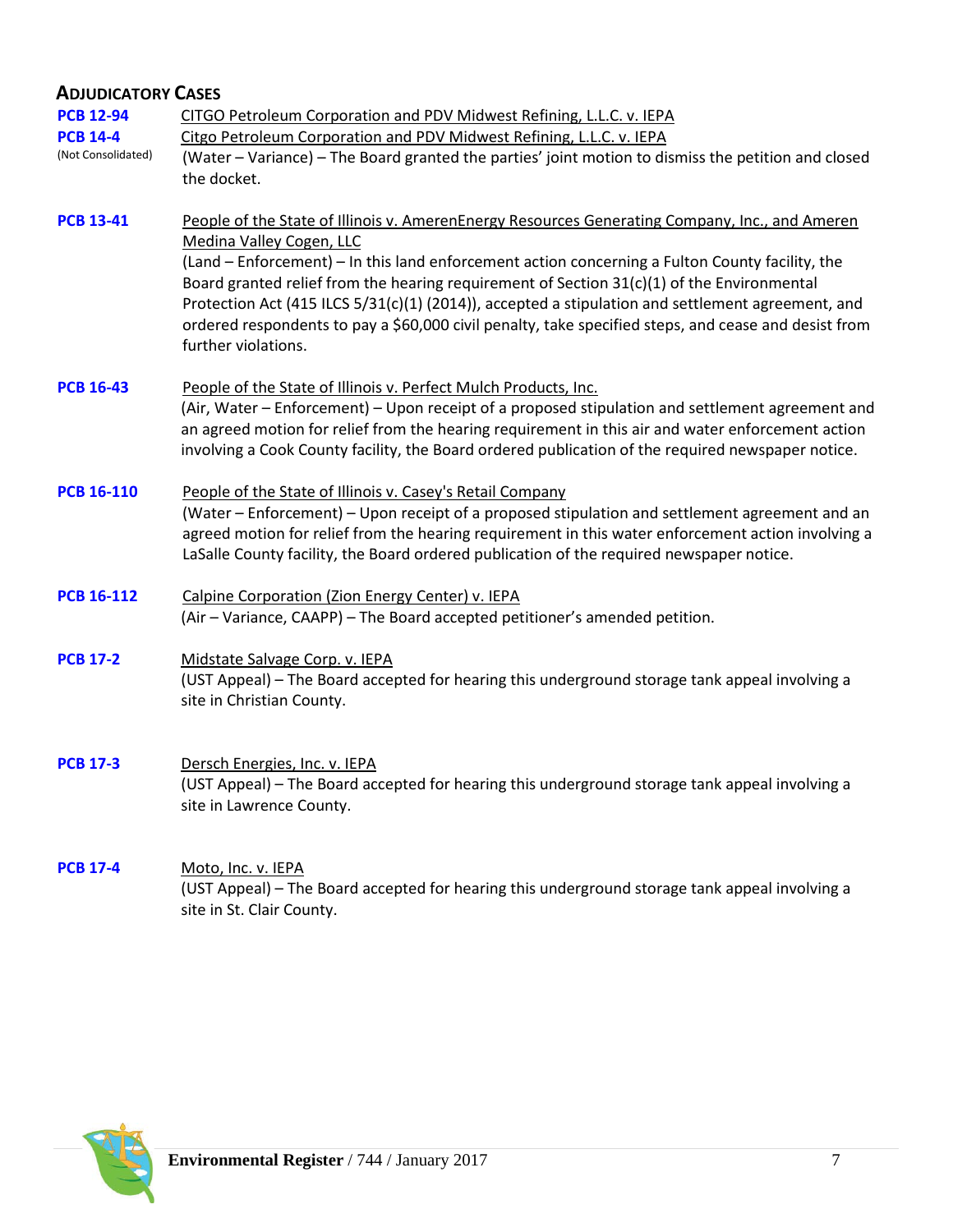# **September 8, 2016 Via videoconference: IPCB Offices in Chicago, Illinois and Springfield, Illinois**

## **Rulemakings**

**[R17-9](http://www.ipcb.state.il.us/COOL/external/CaseView.aspx?referer=results&case=15334)** In The Matter of: Permit by Rule for Boilers: Amendments to 35 Ill. Adm. Code Parts 201 and 211 (Air) **–** The Board accepted for hearing the Illinois Environmental Protection Agency's (Agency) proposal to amend the Board's air pollution regulations and sent the proposal to first-notice publication without substantive review of its merits. The Board also granted the Agency's motion to waive the requirement to file copies of materials proposed for incorporation by reference in this rulemaking.

#### **ADJUDICATORY CASES**

| <b>PCB 13-62</b>  | United States Steel Corporation v. IEPA<br>(Air - Permit Appeal) - The Board denied petitioner's motion to extend<br>indefinitely the stay of this proceeding.                                                                                                                                                                                                                                                        |
|-------------------|-----------------------------------------------------------------------------------------------------------------------------------------------------------------------------------------------------------------------------------------------------------------------------------------------------------------------------------------------------------------------------------------------------------------------|
| <b>PCB 14-3</b>   | Johns Manville v. Illinois Department of Transportation<br>(Land - Enforcement) - The Board granted petitioner's motion to file a third<br>amended complaint and accepted petitioner's third amended complaint.<br>The Board also granted respondent an additional four weeks to file its post-<br>hearing brief.                                                                                                     |
| <b>PCB 15-85</b>  | NRG Wholesale Generation LP (Aurora Station) v. IEPA<br>(Air – Permit Appeal, CAAPP) – The Board granted the joint motion to dismiss<br>NRG Wholesale Generation LP as petitioner and substitute Aurora<br>Generation, LLC as the new petitioner.                                                                                                                                                                     |
| <b>PCB 15-86</b>  | NRG Rockford LLC and NRG Rockford II LLC v. IEPA<br>(Air - Permit Appeal, CAAPP) - The Board granted the motion of NRG<br>Rockford LLC and NRG Rockford II LLC to change names to Rockford Power,<br>LLC and Rockford Power II, LLC, respectively and amended the caption<br>accordingly.                                                                                                                             |
| <b>PCB 16-100</b> | Blake Leasing Company, LLC - Real Estate Series, as owner of Kirkland Quick<br>Stop v. Illinois Environmental Protection Agency and Village of Kirkland<br>(Water Well Setback) - The Board granted petitioner's motion to stay this<br>proceeding until December 7, 2016.                                                                                                                                            |
| <b>PCB 16-106</b> | Exelon Generation, LLC (Byron, Clinton, Dresden, and LaSalle stations) v. IEPA<br>(Air – Variance) – The Board granted petitioner's petition for a variance from<br>the Sulfur Content Rule (35 III. Adm. Code 214.161(b)(2)) as that provision<br>applies to the diesel fuel used by the emergency equipment at petitioner's<br>Byron, Clinton, Dresden, and LaSalle nuclear power plants, subject to<br>conditions. |

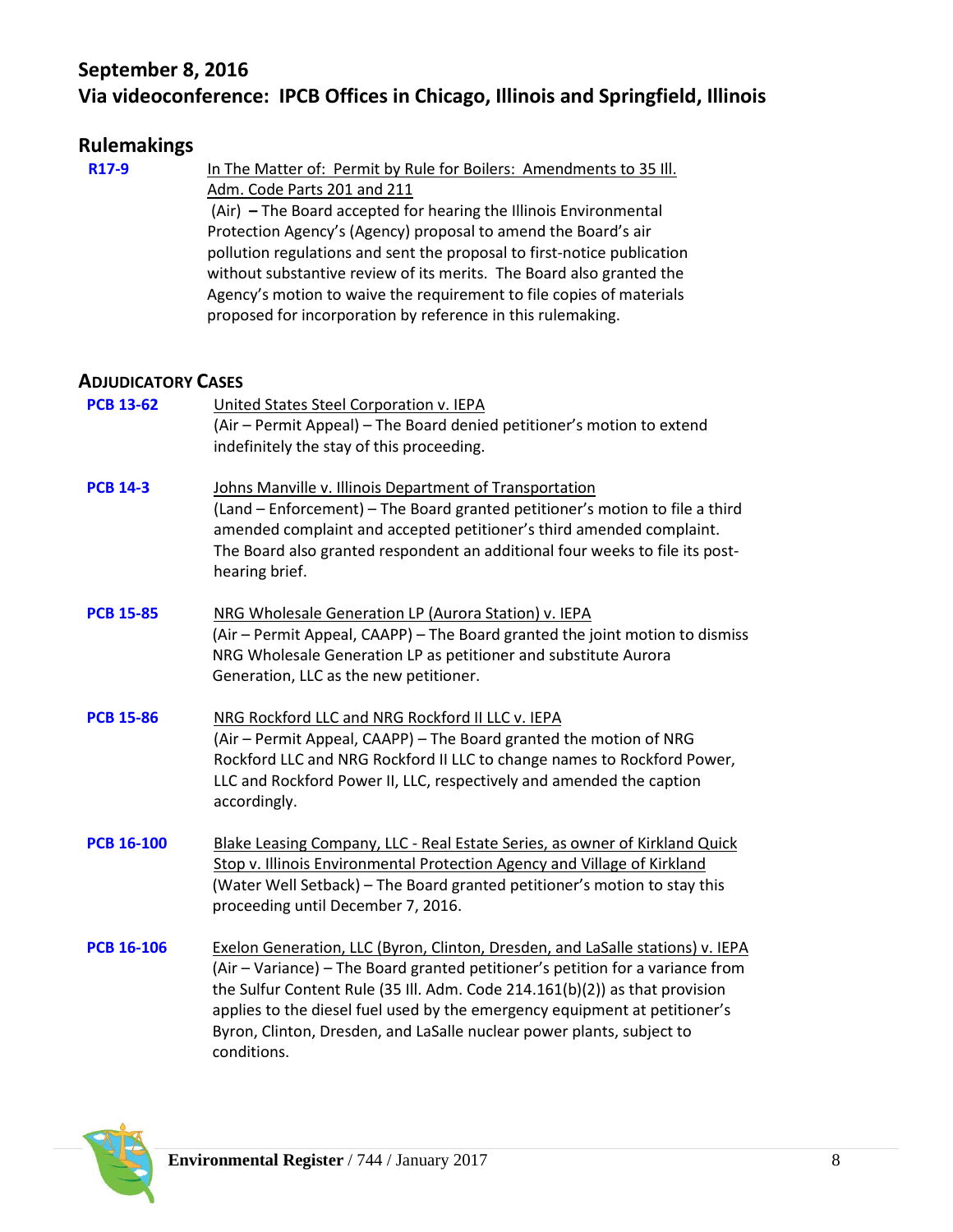**[PCB 17-5](http://www.ipcb.state.il.us/COOL/external/CaseView.aspx?referer=results&case=15332)** Metal Properties, LLC v. IEPA (UST Appeal) – The Board accepted for hearing this underground storage tank appeal involving a site in Clinton County.

# **September 22, 2016 Via videoconference: IPCB Offices in Chicago, Illinois and Springfield, Illinois**

## **ADMINISTRATIVE CITATIONS**

- **[AC 16-7](http://www.ipcb.state.il.us/COOL/external/CaseView.aspx?referer=results&case=15262)** IEPA v. James Reichert Limited Family Partnership The Board entered an interim opinion and order finding respondent violated Sections 21(p)(1), 21(p)(3), and 21(p)(7) of the Act (415 ILCS 5/21(p)(1), (p)(3), (p)(7) (2014)) and assessing a penalty of \$4,500. The Board ordered the Clerk of the Board and the Illinois Environmental Protection Agency to file by October 24, 2016, a statement of hearing costs, supported by affidavit, with service on respondent. Respondent may respond to the cost statements by November 21, 2016.
- **[AC 17-2](http://www.ipcb.state.il.us/COOL/external/CaseView.aspx?referer=results&case=15330)** County of Jackson v. John W. Hudson The Board dismissed this case due to the complainant's failure to timely file the administrative citation with the Board.

#### **ADJUDICATORY CASES**

| <b>PCB 12-57</b>  | City of Taylorville/ Taylorville Municipal Airport v. IEPA<br>(UST Appeal) – The Board granted petitioner's motion for voluntary dismissal<br>of this underground storage tank appeal.                                                                                                                                                                                                                                                                          |
|-------------------|-----------------------------------------------------------------------------------------------------------------------------------------------------------------------------------------------------------------------------------------------------------------------------------------------------------------------------------------------------------------------------------------------------------------------------------------------------------------|
| <b>PCB 14-41</b>  | AmerenEnergy Medina Valley Cogen, L.L.C. v. IEPA<br>(Land – Permit Appeal) – The Board granted petitioner's motion for<br>voluntary dismissal of this permit appeal.                                                                                                                                                                                                                                                                                            |
| <b>PCB 15-155</b> | People of the State of Illinois v. Illinois American Water Company<br>(Water – Enforcement) – Upon receipt of a proposed stipulation and<br>settlement agreement and an agreed motion for relief from the hearing<br>requirement in this water enforcement action involving two community<br>sanitary sewer systems, one in Mount Prospect, Cook County, and one in<br>Lisle, DuPage County, the Board ordered publication of the required<br>newspaper notice. |

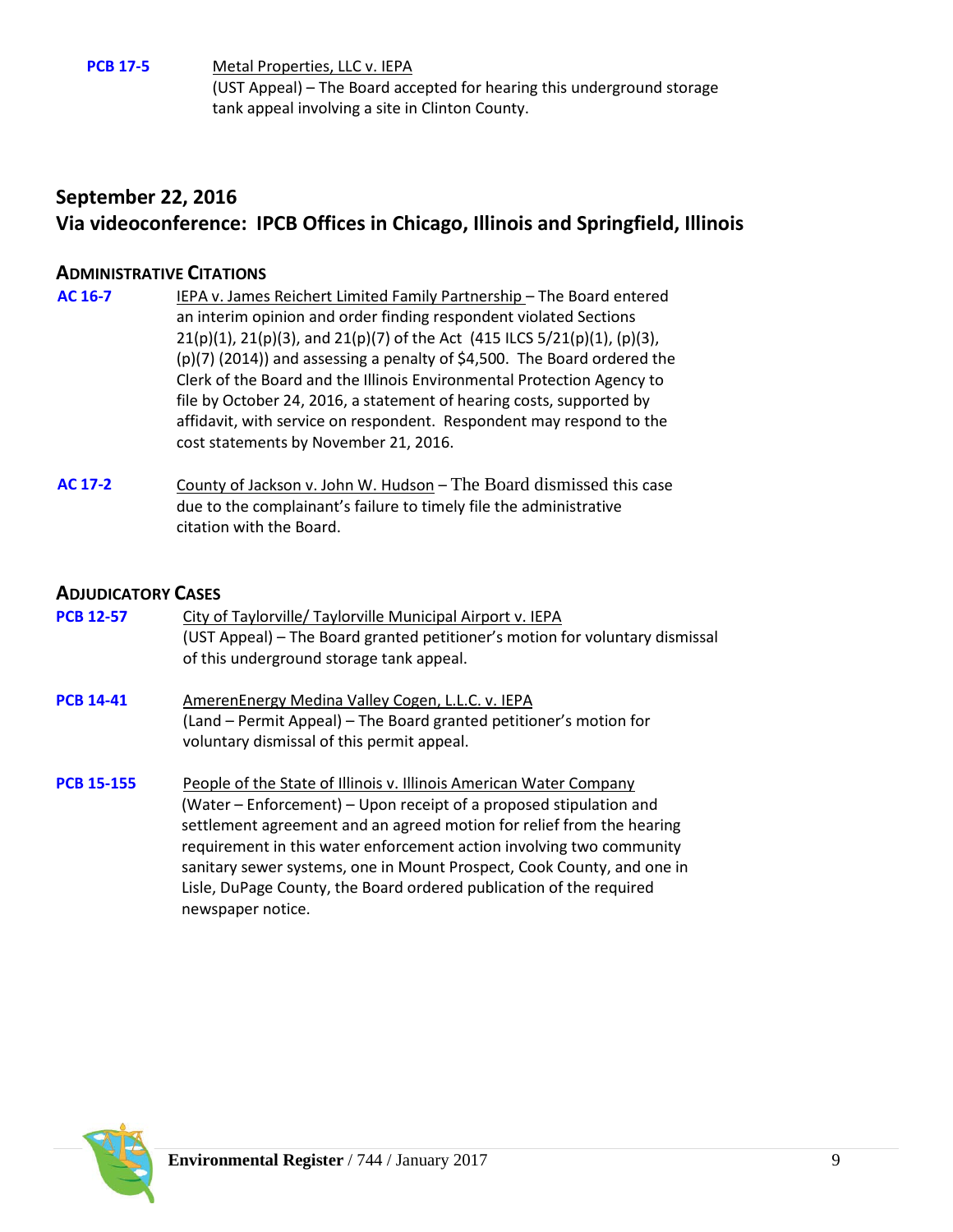**[PCB 16-103](http://www.ipcb.state.il.us/COOL/external/CaseView.aspx?referer=results&case=15313)** Knapp Oil Company v. IEPA

(UST Appeal) – The Board reversed the Illinois Environmental Protection Agency's (IEPA) March 8, 2016 determination to modify petitioner's site investigation budget for costs related to a camera. The Board also found that IEPA did not properly modify the budget for costs of specified other equipment. The Board directed petitioner to submit a statement of legal fees by October 24, and permitted the Agency to file a response within 14 days after service of the statement.

# **[PCB 17-6](http://www.ipcb.state.il.us/COOL/external/CaseView.aspx?referer=results&case=15336)** People of the State of Illinois v. Langman Construction, Inc. and Richard Langman

(Land – Enforcement) – Upon receipt of a complaint accompanied by a proposed stipulation and settlement agreement, and an agreed motion for relief from the hearing requirement in this land enforcement action involving a Rock Island County facility, the Board accepted the complaint and ordered publication of the required newspaper notice.

# **[PCB 17-7](http://www.ipcb.state.il.us/COOL/external/CaseView.aspx?referer=results&case=15337)** Martin & Bayley, Inc. v. IEPA

(UST Appeal) – The Board accepted for hearing this underground storage tank appeal involving a site in Coles County.

# **October 6, 2016 Via videoconference: IPCB Offices in Chicago, Illinois and Springfield, Illinois**

## **Rulemakings**

**[R 16-9](http://www.ipcb.state.il.us/COOL/external/CaseView.aspx?referer=results&case=15240)** Wastewater Pretreatment Update, USEPA Amendments (July 1, 2015, through December 31, 2015) (Water) – The Board adopted a proposal for public comment in this "identical-in-substance" rulemaking to amend the Board's wastewater pretreatment regulations.

## **ADMINISTRATIVE CITATIONS**

- **[AC 17-1](http://www.ipcb.state.il.us/COOL/external/CaseView.aspx?referer=results&case=15328)** County of Macon v. Don Roderick The Board on its own motion granted complainant leave to file an amended administrative citation correcting the applicable statutory penalty amount and directed complainant to serve respondent with any amended citation in accordance with 35 Ill. Adm. Code 108.200(b)(2).
- **[AC 17-3](http://www.ipcb.state.il.us/COOL/external/CaseView.aspx?referer=results&case=15333)** County of Jackson v. Gary Clover The Board accepted respondent's petition for hearing.

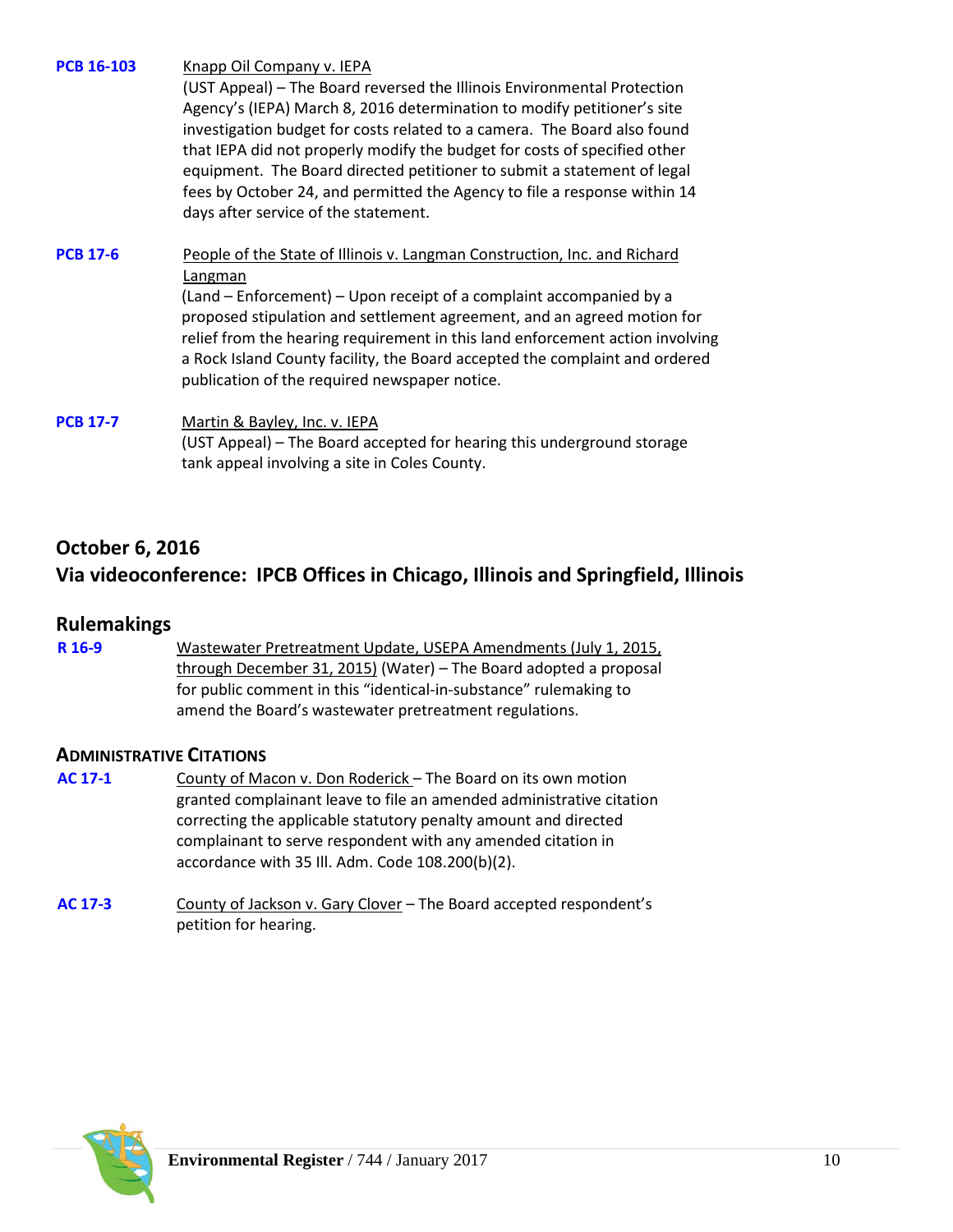# **ADJUDICATORY CASES**

| <b>PCB 10-84</b>  | People of the State of Illinois v. Professional Swine Management, LLC, Hilltop<br>View LLC, Wildcat Farms, LLC, High-Power Pork, LLC, Eagle Point, LLC, Lone<br>Hollow, LLC, Timberline, LLC, Prairie State Gilts, Ltd., North Fork Pork, LLC,<br>Little Timber, LLC, and Twin Valley Pumping, Inc.<br>(Land – Enforcement) – Upon receipt of proposed stipulations and<br>settlement agreements and an agreed motion for relief from the hearing<br>requirement in this water enforcement action at nine livestock facilities<br>managed by Professional Swine Management and owned by the remaining<br>respondents in the counties of Adams, Fulton, Hancock and Schuyler, the<br>Board ordered publication of the required newspaper notice. |
|-------------------|-------------------------------------------------------------------------------------------------------------------------------------------------------------------------------------------------------------------------------------------------------------------------------------------------------------------------------------------------------------------------------------------------------------------------------------------------------------------------------------------------------------------------------------------------------------------------------------------------------------------------------------------------------------------------------------------------------------------------------------------------|
| <b>PCB 16-43</b>  | People of the State of Illinois v. Perfect Mulch Products, Inc.<br>(Air, Water – Enforcement) – In this air and water enforcement action<br>concerning a Cook County facility, the Board granted relief from the hearing<br>requirement of Section 31(c)(1) of the Environmental Protection Act (415<br>ILCS 5/31(c)(1) (2014)), accepted a stipulation and settlement agreement,<br>and ordered respondent to pay a \$13,750 civil penalty, and cease and desist<br>from further violations.                                                                                                                                                                                                                                                   |
| <b>PCB 16-76</b>  | Environmental Recycling and Disposal Services, Inc. v. Will County, Will<br>County Board, and Waste Management of Illinois, Inc.<br>(Pollution Control Facility Siting Appeal) - The Board affirmed the Will<br>County Board's grant of siting approval for Waste Management of Illinois,<br>Inc. (WMI) to expand the Laraway Recycling and Disposal Facility.                                                                                                                                                                                                                                                                                                                                                                                  |
| <b>PCB 16-110</b> | People of the State of Illinois v. Casey's Retail Company<br>(Water – Enforcement) – In this water enforcement action concerning a<br>LaSalle County facility, the Board granted relief from the hearing<br>requirement of Section 31(c)(1) of the Environmental Protection Act (415<br>ILCS 5/31(c)(1) (2014)), accepted a stipulation and settlement agreement,<br>and ordered respondent to pay a \$12,000 civil penalty, and cease and desist<br>from further violations.                                                                                                                                                                                                                                                                   |
| <b>PCB 17-8</b>   | Christensen Swine-Sheffield v. IEPA<br>(Water - Tax Certification) - Member Zalewski stated that this matter would<br>be held to allow for the running of the statutory period for petitioner to<br>contest IEPA's recommendation to deny certification in part. The Board took<br>no action on this matter.                                                                                                                                                                                                                                                                                                                                                                                                                                    |
| <b>PCB 17-9</b>   | MSF Farms, LLC - New Boston v. IEPA<br>(Water - Tax Certification) - The Board found and certified that specified<br>facilities of MSF Farms, LLC-New Boston located in Mercer County are<br>pollution control facilities for the purpose of preferential tax treatment<br>under the Property Tax Code (35 ILCS 200/11-10 (2014)).                                                                                                                                                                                                                                                                                                                                                                                                              |

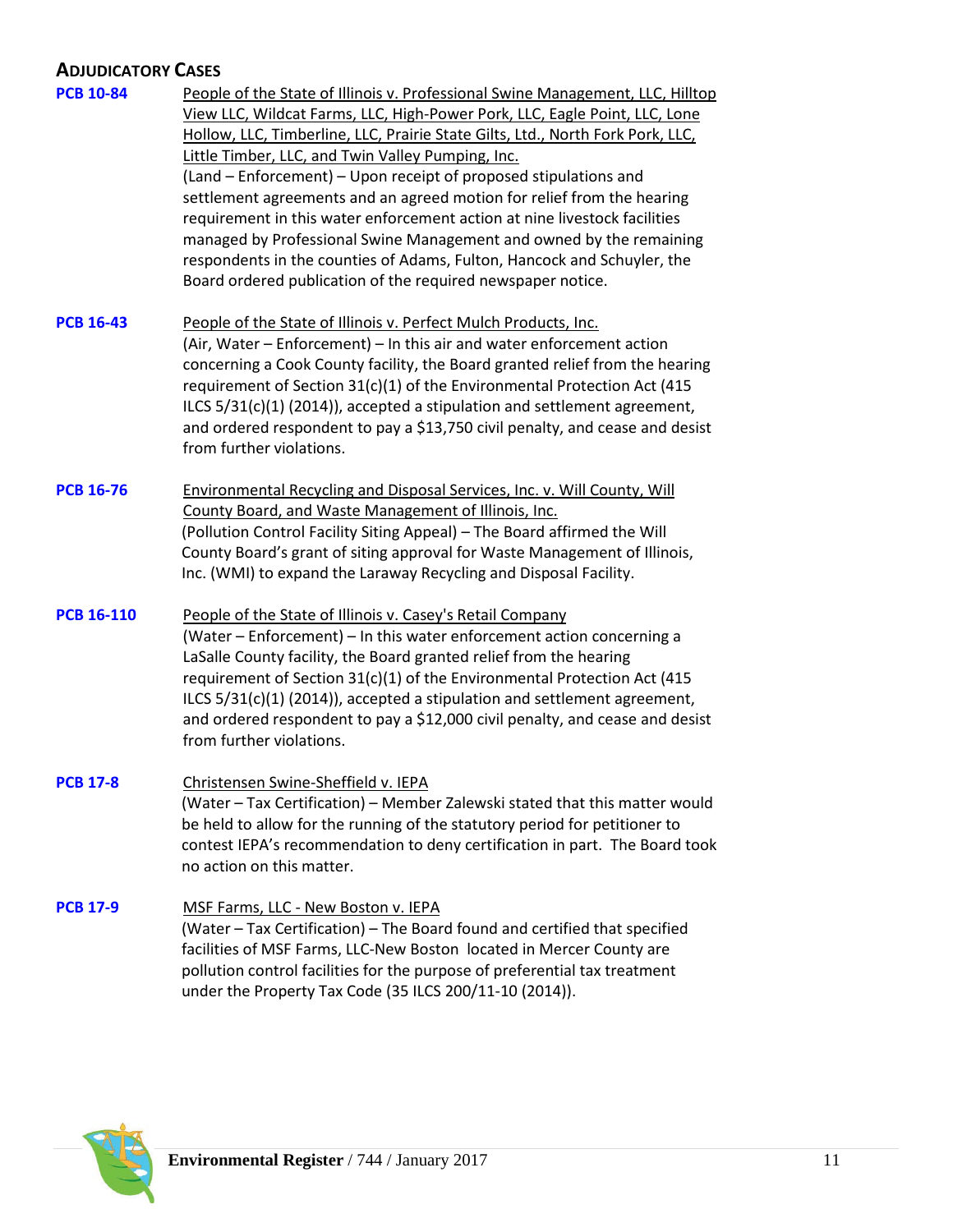**[PCB 17-10](http://www.ipcb.state.il.us/COOL/external/CaseView.aspx?referer=results&case=15341)** Next Gen Agriculture, LLP v. IEPA

(Water – Tax Certification) – The Board found and certified that specified facilities of NextGen Agriculture, LLP located in Henry County are pollution control facilities for the purpose of preferential tax treatment under the Property Tax Code (35 ILCS 200/11-10 (2014)).

# **October 27, 2016 Via videoconference: IPCB Offices in Chicago, Illinois and Springfield, Illinois**

## **Rulemakings**

| R 17-1 | National Ambient Air Quality Standards, USEPA amendments (January<br>1, 2016 through June 30, 2016) (Air) - The Board adopted a proposal for<br>public comment in this "identical-in-substance" rulemaking to amend<br>the Board's air pollution regulations.                                        |
|--------|------------------------------------------------------------------------------------------------------------------------------------------------------------------------------------------------------------------------------------------------------------------------------------------------------|
| R 17-2 | Definition of VOM Update, USEPA amendments (January 1, 2016<br>through June 30, 2016) (Air) $-$ The Board adopted a proposal for public<br>comment in this "identical-in-substance" rulemaking to amend the<br>Board's air pollution regulations.                                                    |
| R 17-5 | RCRA Subtitle D (Municipal Solid Waste Landfill) Update, USEPA<br>amendments (January 1, 2016 through June 30, 2016) (Land) - The<br>Board adopted a proposal for public comment in this "identical-in-<br>substance" rulemaking to amend the Board's municipal solid waste<br>landfill regulations. |

## **ADJUDICATORY CASES**

**[PCB 09-107](http://www.ipcb.state.il.us/COOL/external/CaseView.aspx?referer=results&case=13675)** People of the State of Illinois v. Tate and Lyle Ingredients Americas, Inc. (Air – Enforcement) – The Board granted the parties' joint motion to enter an agreed interim order setting deadlines for respondent to propose a test plan and, on approval, to perform an evaluation test of specified equipment at its facility.

**[PCB 14-10](http://www.ipcb.state.il.us/COOL/external/CaseView.aspx?referer=results&case=14665)** Illinois Power Holdings, LLC, AmerenEnergy Medina Valley Cogen, LLC, and Ameren Energy Resources, LLC (Air – Variance) – The Board granted the motion of Illinois Power Holdings and AmerenEnergy Medina Valley Cogen, LLC to terminate the variance 35 Ill. Adm. Code 225.233(e)(3)(C)(iii) and (iv) granted by the Board on November 21, 2013, making the termination effective October 27, 2016.

**[PCB 15-155](http://www.ipcb.state.il.us/COOL/external/CaseView.aspx?referer=results&case=15083)** People of the State of Illinois v. Illinois American Water Company (Water – Enforcement) – In this land enforcement action concerning two facilities located in Cook and DuPage Counties, the Board granted relief from the hearing requirement of Section 31(c)(1) of the Environmental Protection Act (415 ILCS 5/31(c)(1) (2014)), accepted a stipulation and settlement agreement, and ordered respondent to pay a \$20,000 civil penalty, and cease and desist from further violations.

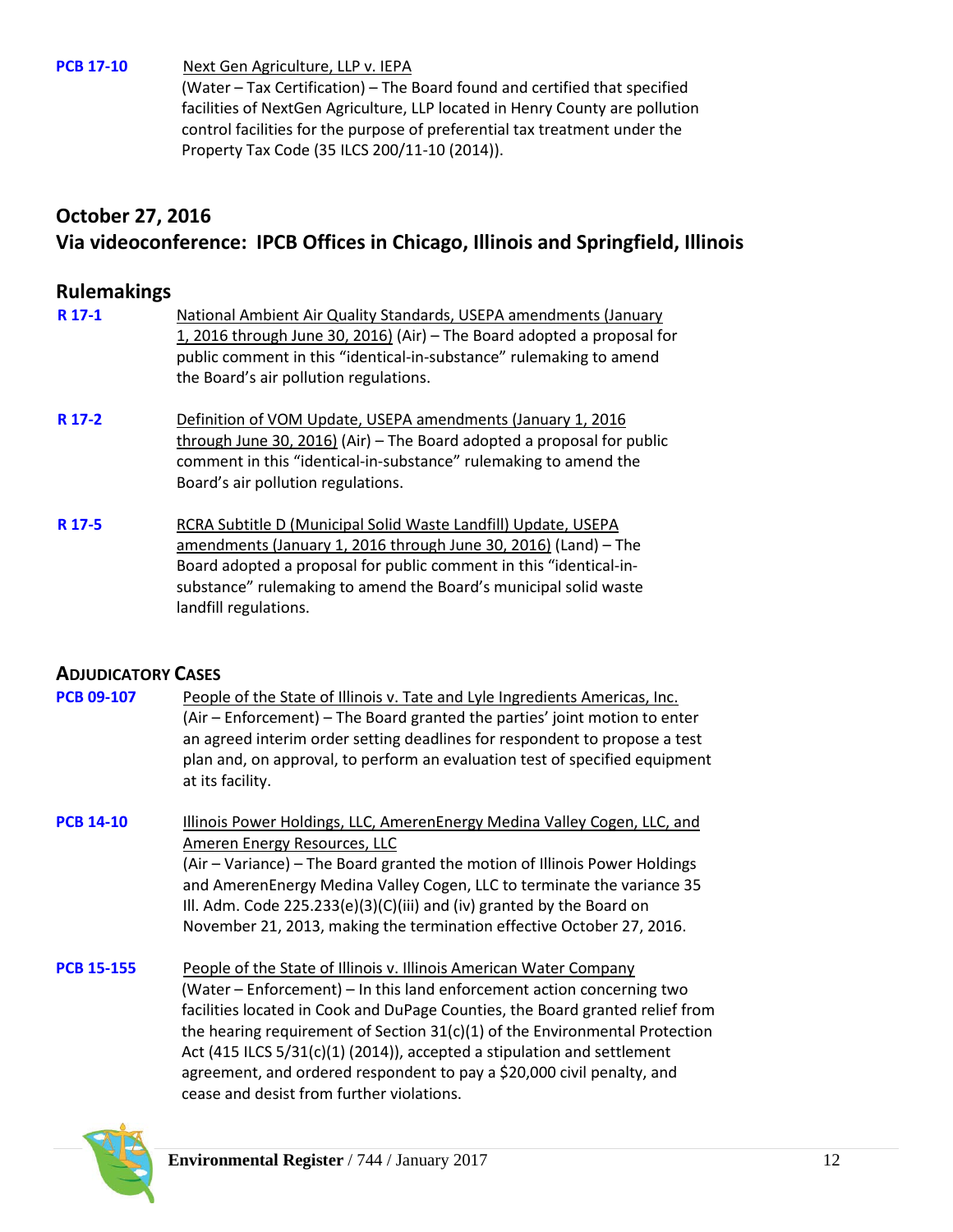| <b>PCB 17-6</b>  | People of the State of Illinois v. Langman Construction, Inc., an Iowa<br>Corporation and Richard Langman                                                                                                                                                                                                                                                                                                          |
|------------------|--------------------------------------------------------------------------------------------------------------------------------------------------------------------------------------------------------------------------------------------------------------------------------------------------------------------------------------------------------------------------------------------------------------------|
|                  | (Land - Enforcement) - In this land enforcement action concerning a Rock<br>Island County facility, the Board granted relief from the hearing requirement<br>of Section 31(c)(1) of the Environmental Protection Act (415 ILCS 5/31(c)(1)<br>(2014)), accepted a stipulation and settlement agreement, and ordered<br>respondent to pay a \$13,100 civil penalty, and cease and desist from further<br>violations. |
| <b>PCB 17-11</b> | L. E. Anderson Brothers Oil, Inc. v. IEPA<br>(UST Appeal) - The Board accepted for hearing this underground storage<br>tank appeal involving a site in White County.                                                                                                                                                                                                                                               |
| <b>PCB 17-13</b> | <b>Emerald Polymer Additives, LLC v. IEPA</b><br>(Water - Permit Appeal, NPDES) - The Board granted the parties' joint<br>request for a 35-day extension of time to file a National Pollutant Discharge<br>Elimination System permit appeal on behalf of this Marshall County facility.                                                                                                                            |
| <b>PCB 17-14</b> | William and Rita Trankina v. IEPA<br>(UST Appeal) - The Board accepted for hearing this underground storage<br>tank appeal involving a site in Vermillion County.                                                                                                                                                                                                                                                  |
| <b>PCB 17-15</b> | Illinois Power Generating Company (Coffeen Power Station) v. IEPA<br>(Water - Permit Appeal, NPDES) - The Board accepted for hearing this<br>permit appeal on behalf of this Montgomery County facility. The Board<br>reserved ruling on petitioner's motion for stay of the contested permit<br>conditions, to allow the time for IEPA to file a response to run.                                                 |

# **November 17, 2016 Via videoconference: IPCB Offices in Chicago, Illinois and Springfield, Illinois**

## **Rulemakings**

**[R 17-8](http://www.ipcb.state.il.us/COOL/external/CaseView.aspx?referer=results&case=15302)** Wastewater Pretreatment Update, USEPA Amendments (January 1, 2016 through June 30, 2016) (Water) – The Board adopted a proposal for public comment in this "identical-in-substance" rulemaking to amend the Board's wastewater pretreatment regulations.

## **ADMINISTRATIVE CITATIONS**

**[AC 16-7](http://www.ipcb.state.il.us/COOL/external/CaseView.aspx?referer=results&case=15262)** IEPA v. James Reichert Limited Family Partnership – The Board entered a final opinion and order requiring respondent to pay hearing costs of the Illinois Environmental Protection Agency and the Board in the amount of \$652.19 and a civil penalty of \$4,500, for a total of \$5,152.19. This order follows the Board's interim order of September 22, 2016, which found that this respondent had violated Sections  $21(p)(1)$ ,  $21(p)(3)$ , and  $21(p)(7)$  of the Environmental Protection Act (Act) (415 ILCS 5/21(p)(1), (p)(3), (p)(7) (2014)).

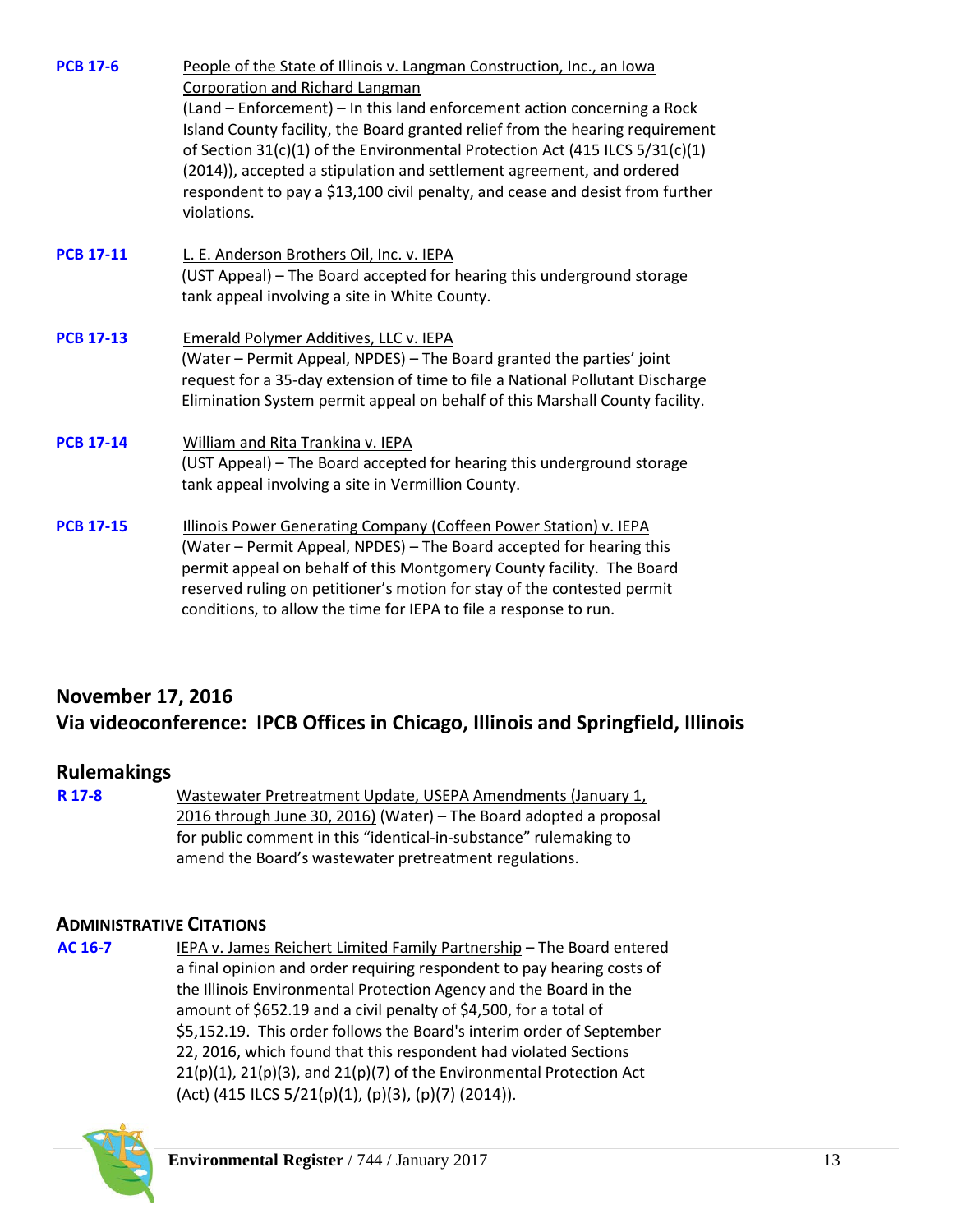| <b>AC 17-1</b>            | County of Macon v. Don Roderick - The Board dismissed this matter for<br>failure to file an amended administrative citation, as allowed in the<br>Board's October 6, 2016 order, and closed the docket.                                                                                                                                                                                                                                          |
|---------------------------|--------------------------------------------------------------------------------------------------------------------------------------------------------------------------------------------------------------------------------------------------------------------------------------------------------------------------------------------------------------------------------------------------------------------------------------------------|
| <b>AC 17-5</b>            | IEPA v. Kenny Maupin - The Board found that this Alexander County<br>respondent violated Sections $21(p)(1)$ and $21(p)(7)$ of the<br>Environmental Protection Act (415 ILCS 5/21(p)(1), 21(p)(7) (2014)), and<br>ordered respondent to pay a civil penalty of \$3,000.                                                                                                                                                                          |
| <b>ADJUDICATORY CASES</b> |                                                                                                                                                                                                                                                                                                                                                                                                                                                  |
| <b>PCB 16-66</b>          | Brickyard Disposal & Recycling, Inc. v. IEPA<br>(Land - Permit Appeal) - The Board granted petitioner's motion for<br>summary judgment, and denied the Illinois Environmental Protection<br>Agency's cross-motion for summary judgment.                                                                                                                                                                                                          |
| <b>PCB 16-103</b>         | Knapp Oil Company v. IEPA<br>(UST Appeal) - The Board granted petitioner's motion to authorize payment<br>of its legal fees and directed the Illinois Environmental Protection Agency to<br>reimburse petitioner \$9,990.38 from the Underground Storage Tank Fund.                                                                                                                                                                              |
| <b>PCB 16-112</b>         | Calpine Corporation (Zion Energy Center) v. IEPA<br>(Air - Variance, CAAPP) - The Board granted petitioner a variance from the<br>Sulfur Content Rule (35 Ill. Adm. Code 214.161(b)(2)) as that provision<br>applies to the distillate oil used by the combustion turbines at petitioner's<br>Zion Energy Center, subject to conditions.                                                                                                         |
| <b>PCB 17-8</b>           | Christensen Swine-Sheffield v. IEPA<br>(Water - Tax Certification) - The Board found and certified that specified<br>facilities of Christensen Swine-Sheffield located in Bureau County are<br>pollution control facilities for the purpose of preferential tax treatment<br>under the Property Tax Code (35 ILCS 200/11-10 (2014)). The Board made<br>no determination regarding petitioner's facilities previously certified in PCB<br>$15-9.$ |
| <b>PCB 17-11</b>          | L. E. Anderson Brothers Oil, Inc. v. IEPA<br>(UST Appeal) - The Board accepted for hearing this underground storage<br>tank appeal involving a site in White County.                                                                                                                                                                                                                                                                             |
| <b>PCB 17-12</b>          | NTN Bower Corp v. IEPA<br>(Water - Tax Certification) – The Board found and certified that specified<br>facilities of NTN Bower Corp. located in McDonough County are pollution<br>control facilities for the purpose of preferential tax treatment under the<br>Property Tax Code (35 ILCS 200/11-10 (2014)).                                                                                                                                   |
| <b>PCB 17-15</b>          | Illinois Power Generating Company (Coffeen Power Station) v. IEPA<br>(Water - Permit Appeal, NPDES) - The Board granted petitioners' motion for<br>a stay of its permit at issue in this appeal.                                                                                                                                                                                                                                                 |

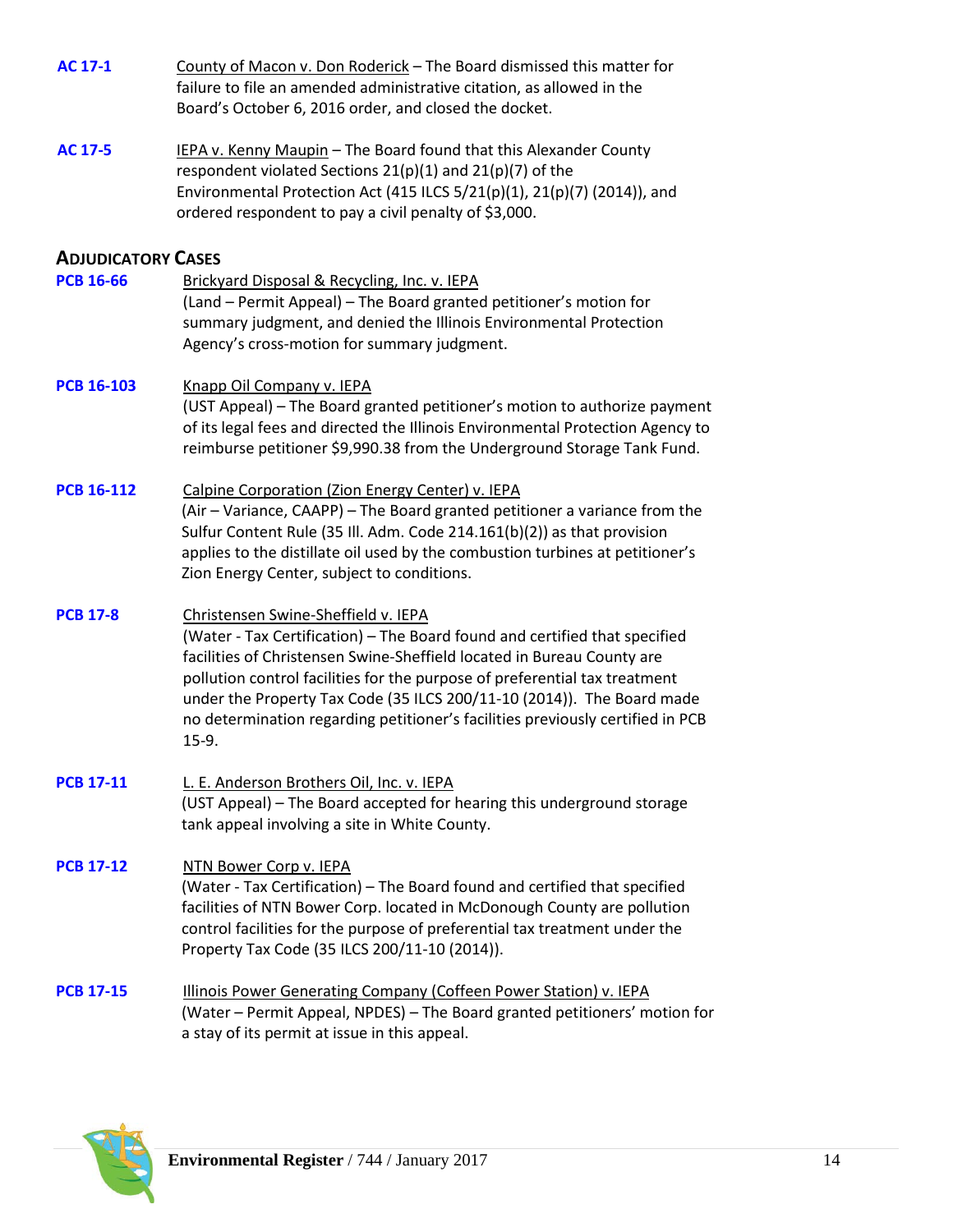**[PCB 17-16](http://www.ipcb.state.il.us/COOL/external/CaseView.aspx?referer=results&case=15356)** People of the State of Illinois v. Richard Sutton and David Sutton, d/b/a Sutton Farms

> (Water – Enforcement) – Upon receipt of a complaint accompanied by a proposed stipulation and settlement agreement, and an agreed motion for relief from the hearing requirement in this land enforcement action involving a Rock Island County facility, the Board accepted the complaint and ordered publication of the required newspaper notice.

# **December 1, 2016 Via videoconference: IPCB Offices in Chicago, Illinois and Springfield, Illinois**

## **Rulemakings**

**[R 17-9](http://www.ipcb.state.il.us/COOL/external/CaseView.aspx?referer=results&case=15334)** In The Matter of: Permit by Rule for Boilers: Amendments to 35 Ill. Adm. Code Parts 201 and 211 (Air) – Chairman Keenan stated that this matter would be held to accommodate IEPA's request to extend the post-hearing comment period to December 9, 2016. The Board took no action on this matter.

#### **ADJUSTED STANDARDS**

**[AS 13-2](http://www.ipcb.state.il.us/COOL/external/CaseView.aspx?referer=results&case=14510)** In the Matter of Petition of Emerald Performance Materials LLC for an Adjusted Standard from 35 Ill. Adm. Code 304.122(b) (Water) – On remand from the Third District Appellate Court, the Board struck the conditions to petitioner's adjusted standard on which it was reversed and replaced its April 16, 2015 order with today's order.

#### **ADMINISTRATIVE CITATIONS**

**[AC 17-6](http://www.ipcb.state.il.us/COOL/external/CaseView.aspx?referer=results&case=15343)** County of Jackson v. Loren Reiman – The Board found that this Jackson County respondent violated Section 21(p)(l) of the Environmental Protection Act (415 ILCS 5/21(p)(1) (2014)), and ordered respondent to pay a civil penalty of \$1,500.

## **ADJUDICATORY CASES**

| <b>PCB 17-17</b> | Sorrells Farm Supply, Inc. v IEPA                                                                                 |
|------------------|-------------------------------------------------------------------------------------------------------------------|
|                  | (UST Appeal, 90-Day Extension) – The Board granted this request for a 90-                                         |
|                  | day extension of time to file an underground storage tank appeal on behalf<br>of this Montgomery County facility. |
| <b>PCB 17-16</b> | People of the State of Illinois v. Richard Sutton and David Sutton, d/b/a                                         |

Sutton Farms (Water – Enforcement) – Upon receipt of a complaint accompanied by a proposed stipulation and settlement agreement, and an agreed motion for relief from the hearing requirement in this land enforcement action involving a Rock Island County facility, the Board accepted the complaint and ordered



publication of the required newspaper notice.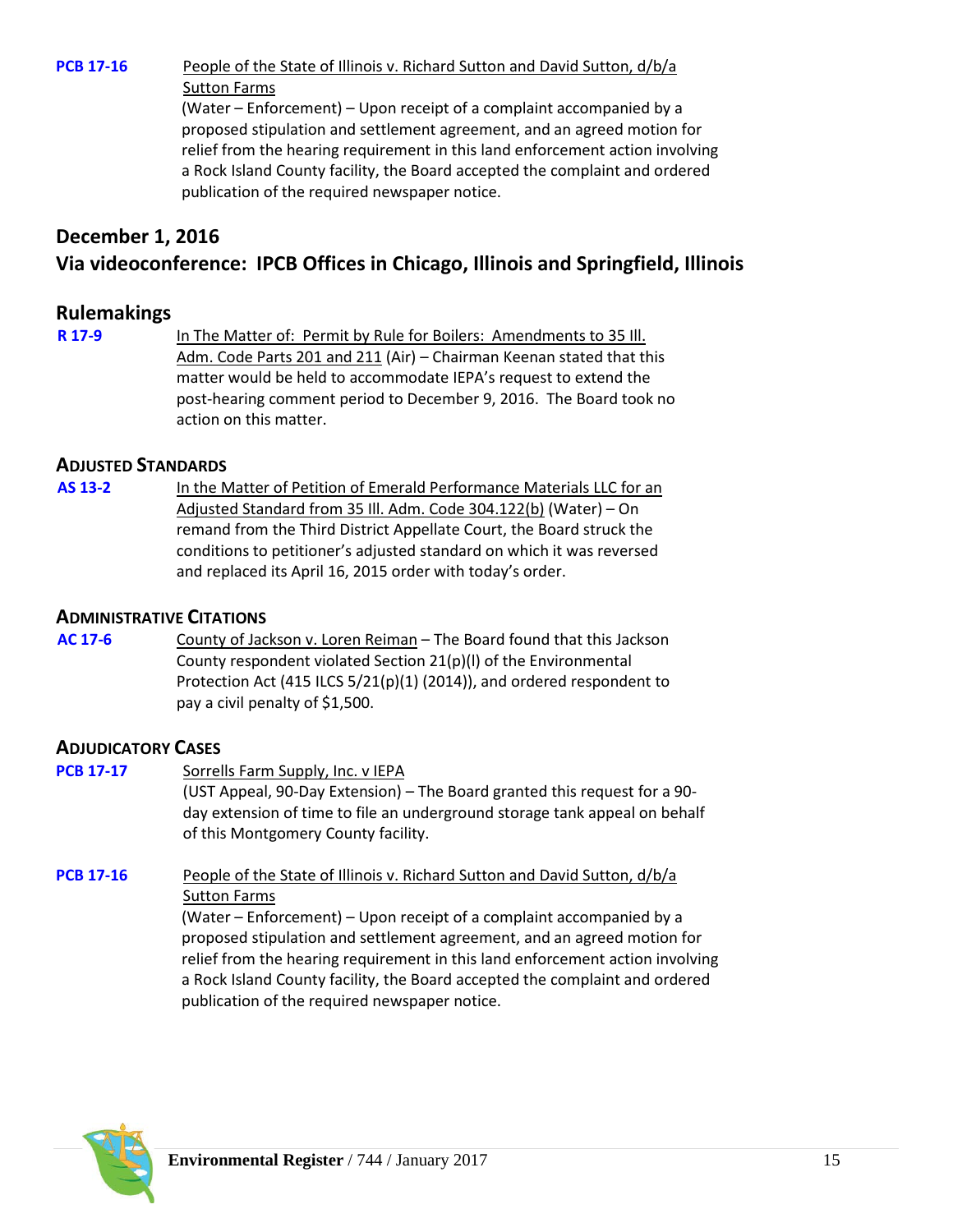# **December 15, 2016 Via videoconference: IPCB Offices in Chicago, Illinois and Springfield, Illinois**

## **ADMINISTRATIVE CITATIONS**

- **[AC 12-16](http://www.ipcb.state.il.us/COOL/external/CaseView.aspx?referer=results&case=14278)** IEPA v. Julie Webber The Board entered an interim opinion and order finding respondent violated Sections  $21(p)(1)$  and  $21(p)(7)$  of the Act (415 ILCS  $5/21(p)(1)$ ,  $(p)(7)$  (2014)) and assessing a penalty of \$3,000. The Board also granted in part and denied in part IEPA's motion to strike respondent's post-hearing brief. The Board ordered the Clerk of the Board and the Illinois Environmental Protection Agency to file by January 16, 2017, a statement of hearing costs, supported by affidavit, with service on respondent. Respondent may respond to the cost statements by February 15, 2017.
- **[AC 15-19](http://www.ipcb.state.il.us/COOL/external/CaseView.aspx?referer=results&case=14996)** IEPA v. Susan Voris and Mark Pratt In response to a joint stipulation and proposed settlement agreement in this administrative citation action involving a Randolph County facility, the Board found that respondents had violated Section 21(p)(1) of the Environmental Protection Act (415 ILCS 5/21(p)(1) (2014)) and ordered respondents to pay a civil penalty of \$1,500. The Board also granted the parties' joint motion to dismiss respondent's petition for review. To effectuate the parties' intent that respondents pay a total civil penalty of \$1,500, the Board dismissed the alleged violation of Section 21(p)(7) of the Environmental Protection Act (415 ILCS 5/21(p)(7) (2014)).
- **[AC 16-2](http://www.ipcb.state.il.us/COOL/external/CaseView.aspx?referer=results&case=15233)** IEPA v. Dan Pitney In response to a joint stipulation and proposed settlement agreement in this administrative citation action involving a Randolph County facility, the Board found that respondent had violated Section 55(k) of the Environmental Protection Act (415 ILCS 5/55(k) (2014)) and ordered respondent to pay a civil penalty of \$1,500. The Board also granted the parties' joint motion to dismiss respondent's petition for review. To effectuate the parties' intent that respondent pay a total civil penalty of \$1,500, the Board dismissed the alleged violationof Section 21(p)(1) of the Environmental Protection Act (415 ILCS 5/21(p)(1) (2014)).
- **[AC 16-5](http://www.ipcb.state.il.us/COOL/external/CaseView.aspx?referer=results&case=15251)** IEPA v. Ronald W. & Susan A. Falmier In response to a joint stipulation and proposed settlement agreement in this administrative citation action involving a Williamson County facility, the Board found that respondents had violated Section 55(k) of the Environmental Protection Act (415 ILCS 5/55(k) (2014)) and ordered respondents to pay a civil penalty of \$1,500. The Board also granted the parties' joint motion to dismiss respondent's petition for review. To effectuate the parties' intent that respondents pay a total civil penalty of \$1,500, the Board dismissed the alleged violations of Sections  $21(p)(1)$ ,  $21(p)(3)$ , and 21(p)(5), of the Environmental Protection Act (415 ILCS 5/ Sections 21(p)(1), 21(p)(3), 21(p)(5), (2014)).

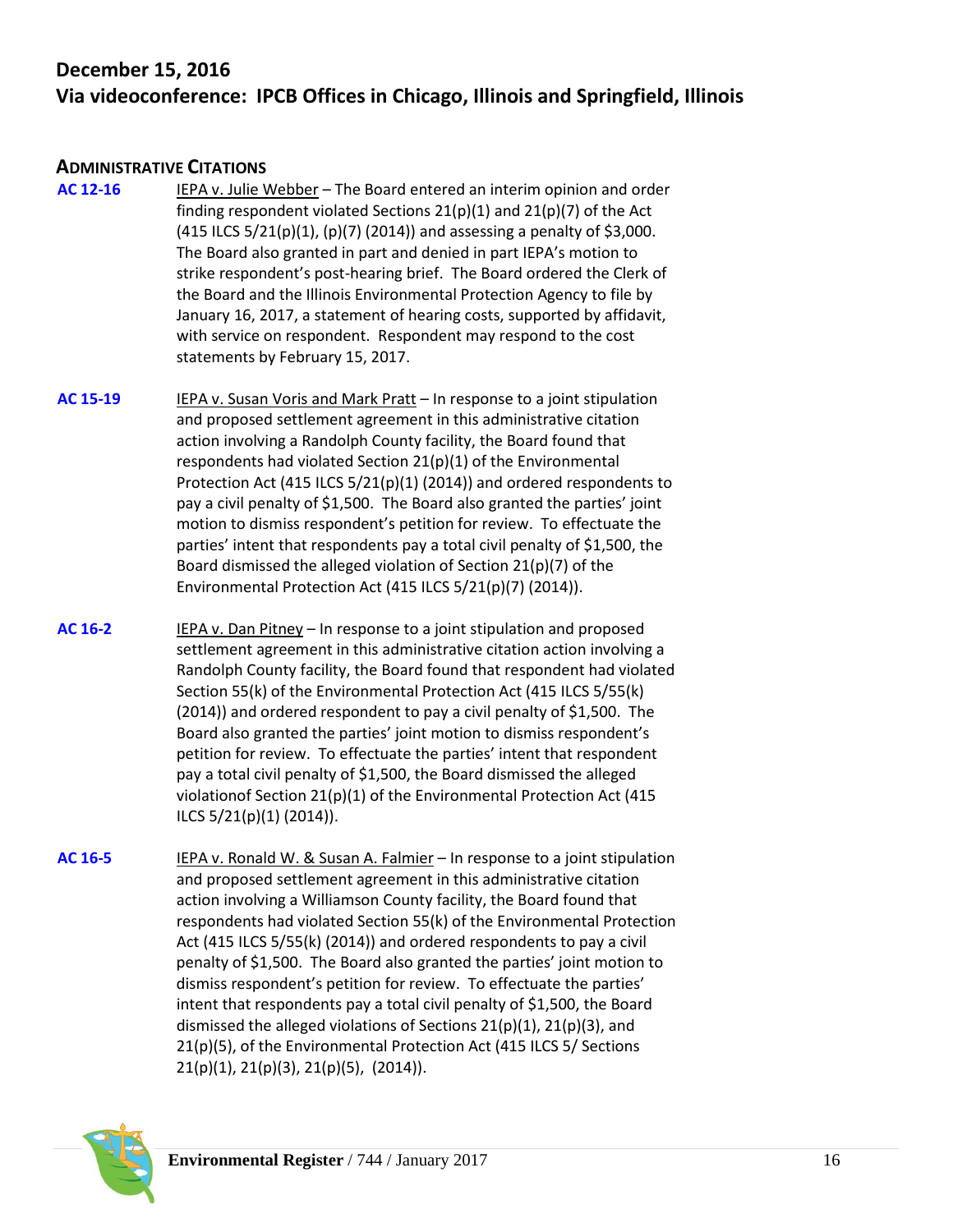# **ADJUDICATORY CASES**

| <b>PCB 05-22</b> | L. Keller Oil Properties (Downtown Shell) v. IEPA<br>(UST Appeal) - The Board denied IEPA's motion for waiver of the<br>requirement under the Board's procedural rules to certify the record of its<br>decision in this underground storage tank appeal on behalf of an Effingham<br>County facility. The Board ordered IEPA to file a certification of the record<br>within 14 days.                                                                                                                                                                                                                                                                                                                                                                           |
|------------------|-----------------------------------------------------------------------------------------------------------------------------------------------------------------------------------------------------------------------------------------------------------------------------------------------------------------------------------------------------------------------------------------------------------------------------------------------------------------------------------------------------------------------------------------------------------------------------------------------------------------------------------------------------------------------------------------------------------------------------------------------------------------|
| <b>PCB 11-79</b> | People of the State of Illinois v. Inverse Investment L.L.C.,<br>(Water - Enforcement) - Upon receipt of a proposed stipulation and<br>settlement agreement, and an agreed motion for relief from the hearing<br>requirement in this water enforcement action involving a McHenry County<br>facility, the Board ordered publication of the required newspaper notice.                                                                                                                                                                                                                                                                                                                                                                                           |
| <b>PCB 13-43</b> | People of the State of Illinois v. Blick's Construction Co., Inc. and Ron Bricker<br>(Water – Enforcement) – Upon receipt of a proposed stipulation and<br>settlement agreement, and an agreed motion for relief from the hearing<br>requirement in this air enforcement action involving an Adams County<br>facility, the Board ordered publication of the required newspaper notice.                                                                                                                                                                                                                                                                                                                                                                          |
| <b>PCB 14-3</b>  | Johns Manville v. Illinois Department of Transportation<br>(Land - Enforcement, Citizens) - The Board found that that the Illinois<br>Department of Transportation (IDOT) violated Sections 21(a), (d), and (e) of<br>the Environmental Protection Act (415 ILCS 21(a), (d), (e) (2014) by<br>dispersing and burying asbestos waste in fill material during road<br>construction, and by controlling a parcel running through the Lake County<br>site where asbestos waste is also located. The Board directed the hearing<br>officer to conduct a hearing on appropriate relief, to determine<br>complainant's reasonably incurred cleanup costs attributable to IDOT's<br>actions. The Board also denied complainant's request for sanctions against<br>IDOT. |
| <b>PCB 16-76</b> | <b>Environmental Recycling and Disposal Services, Inc. v. Will County, Illinois,</b><br>Will County Board, Waste Management of Illinois, Inc.<br>(Landfill Siting Review) - The Board granted the motion of Waste<br>Management of Illinois, Inc. to modify the Board's October 6, 2016 opinion.<br>The Board accordingly modified pages 4, 5 and 43 of its opinion nunc pro<br>tunc, as reflected in the corrected opinion and order dated October 6, 2016<br>accompanying today's order.                                                                                                                                                                                                                                                                      |
| <b>PCB 17-18</b> | John C. Frieders v. IEPA<br>(Water-Tax Certification) - The Board found and certified that specified<br>facilities of John C. Frieders located in DeKalb County are pollution control<br>facilities for the purpose of preferential tax treatment under the Property<br>Tax Code (35 ILCS 200/11-10 (2014)).                                                                                                                                                                                                                                                                                                                                                                                                                                                    |

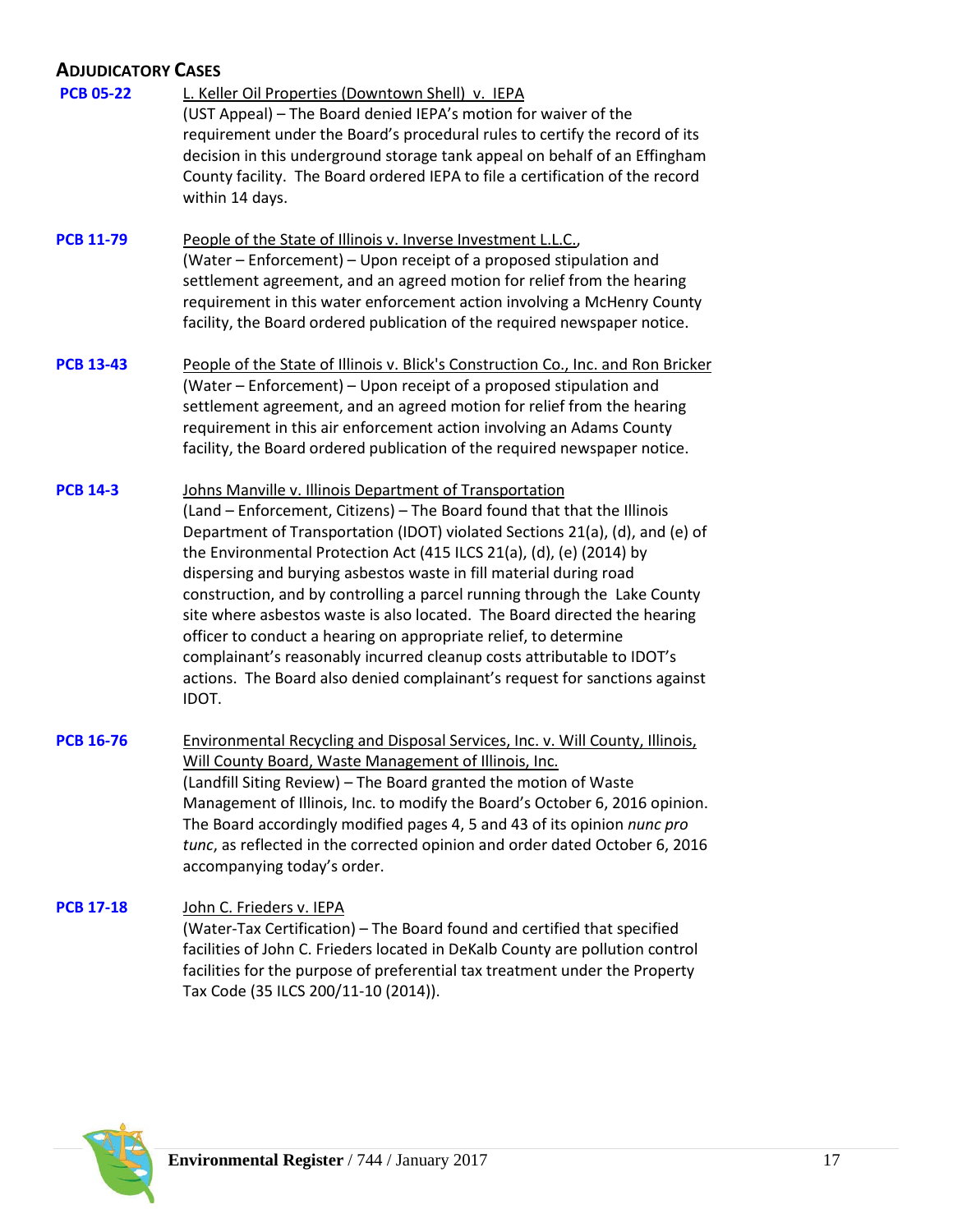**[PCB 17-20](http://www.ipcb.state.il.us/COOL/external/CaseView.aspx?referer=results&case=15361)** Davis & Sons Oil Co., v. IEPA (UST Appeal) – The Board accepted for hearing this underground storage tank appeal involving a site in Wayne County.

**[PCB 17-21](http://www.ipcb.state.il.us/COOL/external/CaseView.aspx?referer=results&case=15362)** Tri-County Electric Cooperative, Inc., v. IEPA (UST Appeal) – The Board accepted for hearing this underground storage tank appeal involving a site in Jefferson County.

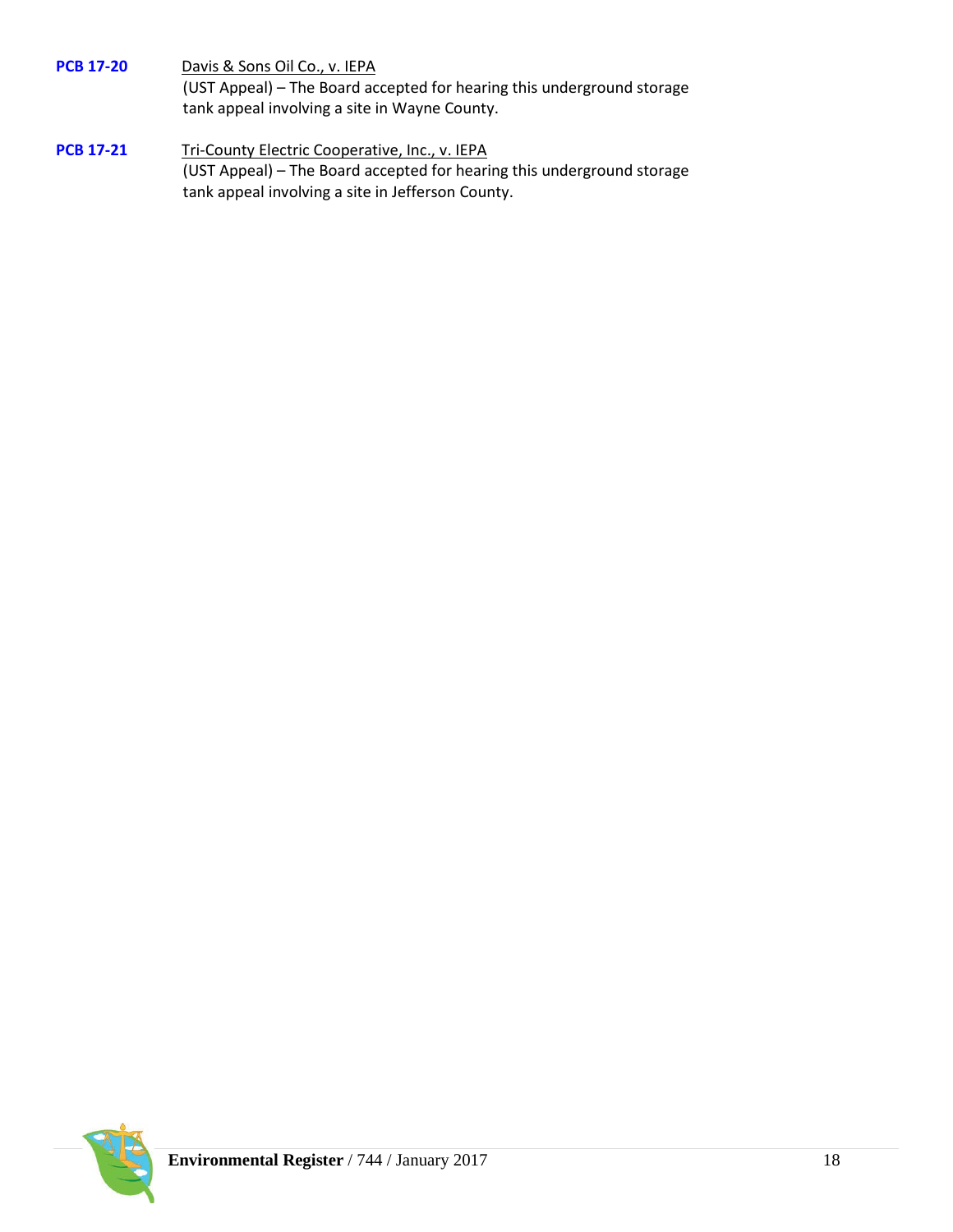#### **Thursday, January 19, 2017 11:00AM**

Board Meeting IPCB Office 1021 N Grand Ave E - Room 1244 N (First Floor) Springfield, Illinois **- and -** IPCB Office James R. Thompson Center 100 W Randolph - Room 11-512 Chicago, Illinois

#### **Thursday, February 1, 2017 12:00AM**

[Brown Bag Seminar](http://www.ipcb.state.il.us/ECLL/BrownBagLunches.asp) IPCB Office 1021 N Grand Ave E - Room 1244 N (First Floor) Springfield, Illinois **- and -** IPCB Office James R. Thompson Center 100 W Randolph - Room 11-512 Chicago, Illinois

#### **Thursday, February 2, 2017 11:00AM**

Board Meeting IPCB Office 1021 N Grand Ave E - Room 1244 N (First Floor) Springfield, Illinois **- and -** IPCB Office James R. Thompson Center 100 W Randolph - Room 11-512 Chicago, Illinois

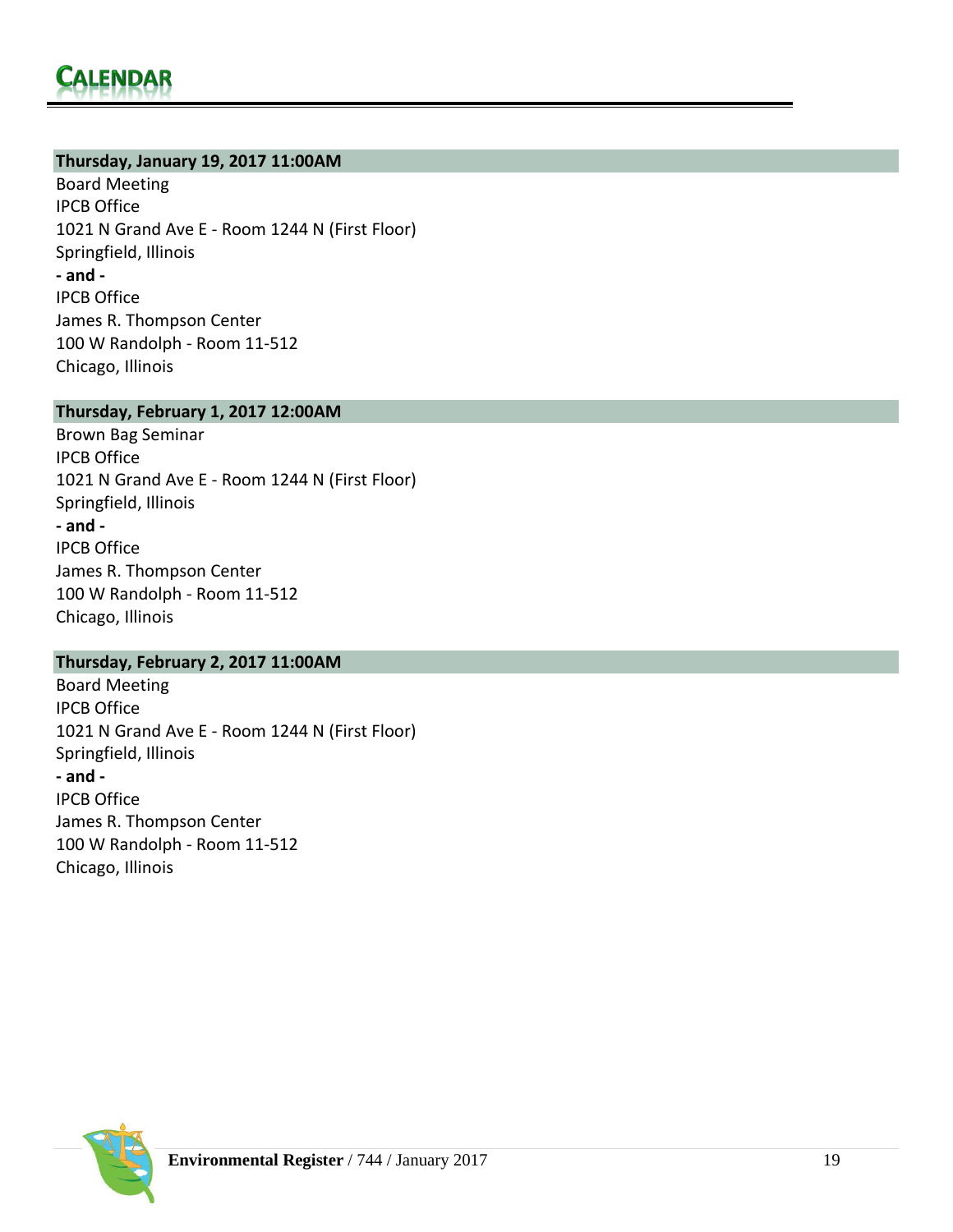#### **Thursday, February 16, 2017 11:00AM**

Board Meeting IPCB Office 1021 N Grand Ave E - Room 1244 N (First Floor) Springfield, Illinois **- and -** IPCB Office James R. Thompson Center 100 W Randolph - Room 11-512 Chicago, Illinois **Thursday, March 2, 2017 11:00AM** Board Meeting IPCB Office 1021 N Grand Ave E - Room 1244 N (First Floor) Springfield, Illinois **- and -** IPCB Office James R. Thompson Center 100 W Randolph - Room 11-512 Chicago, Illinois

#### **Thursday, March 16, 2017 11:00AM**

Board Meeting IPCB Office 1021 N Grand Ave E - Room 1244 N (First Floor) Springfield, Illinois **- and -** IPCB Office James R. Thompson Center 100 W Randolph - Room 11-512 Chicago, Illinois

#### **Thursday, April 6, 2017 11:00AM**

Board Meeting IPCB Office 1021 N Grand Ave E - Room 1244 N (First Floor) Springfield, Illinois **- and -** IPCB Office James R. Thompson Center 100 W Randolph - Room 11-512 Chicago, Illinois

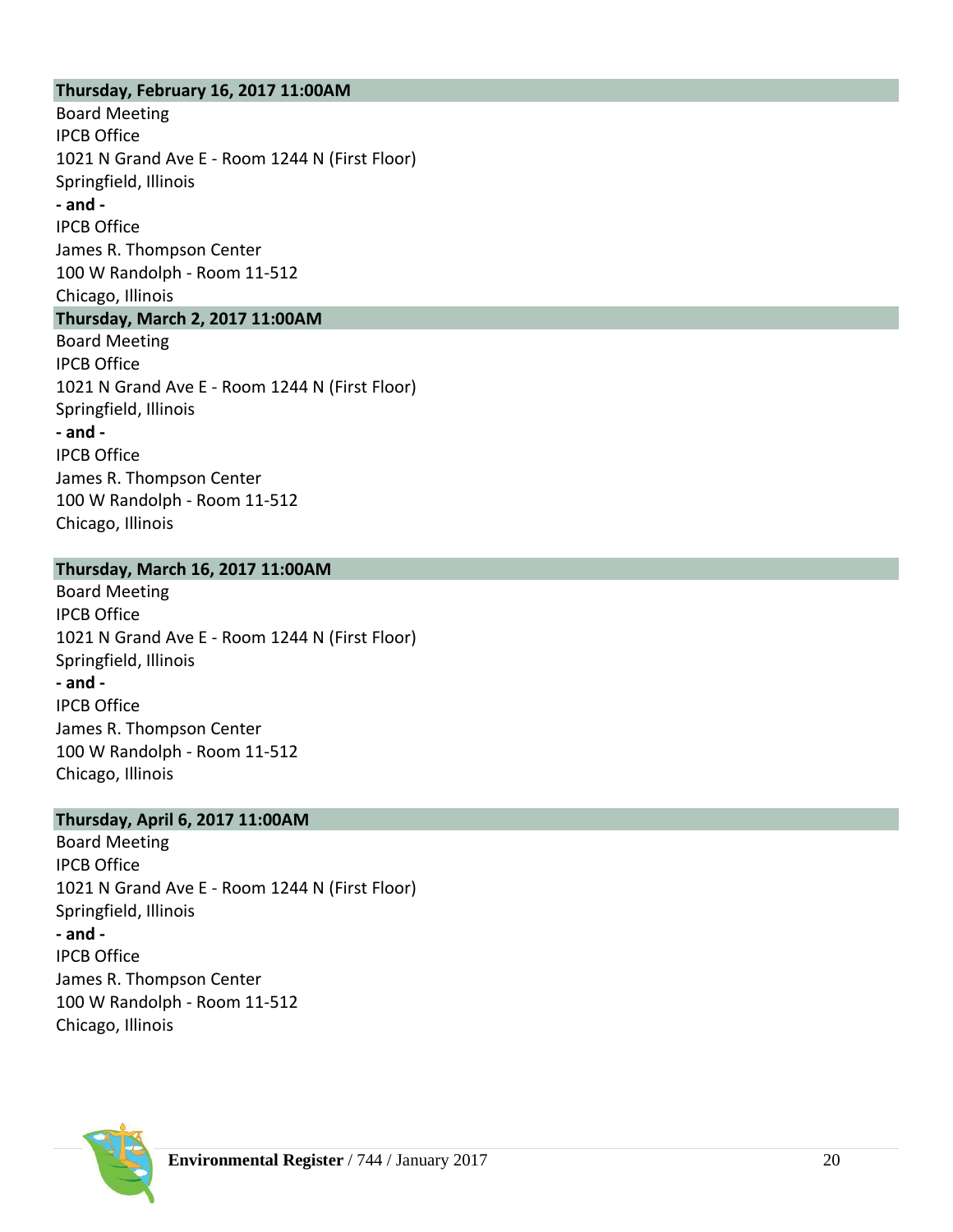#### **Thursday, April 20, 201 7 11:00AM**

[Board Meeting](http://www.ipcb.state.il.us/ECLL/BrownBagLunches.asp) IPCB Office 1021 N Grand Ave E - Room 1244 N (First Floor) Springfield, Illinois **- and -** IPCB Office James R. Thompson Center 100 W Randolph - Room 11 -512 Chicago, Illinois

#### **Thursday, May 4, 201 7 11:00AM**

[Board Meeting](http://www.ipcb.state.il.us/ECLL/BrownBagLunches.asp) IPCB Office 1021 N Grand Ave E - Room 1244 N (First Floor) Springfield, Illinois **- and -** IPCB Office James R. Thompson Center 100 W Randolph - Room 09 -040 Chicago, Illinois

#### **Thursday, May 18, 201 7 11:00AM**

[Board Meeting](http://www.ipcb.state.il.us/ECLL/BrownBagLunches.asp) IPCB Office 1021 N Grand Ave E - Room 1244 N (First Floor) Springfield, Illinois **- and -** IPCB Office James R. Thompson Center 100 W Randolph - Room 09 -040 Chicago, Illinois

#### **Thursday, June 1, 201 7 11:00AM**

[Board Meetin](http://www.ipcb.state.il.us/ECLL/BrownBagLunches.asp) g IPCB Office 1021 N Grand Ave E - Room 1244 N (First Floor) Springfield, Illinois **- and -** IPCB Office James R. Thompson Center 100 W Randolph - Room 09 -040 Chicago, Illinois

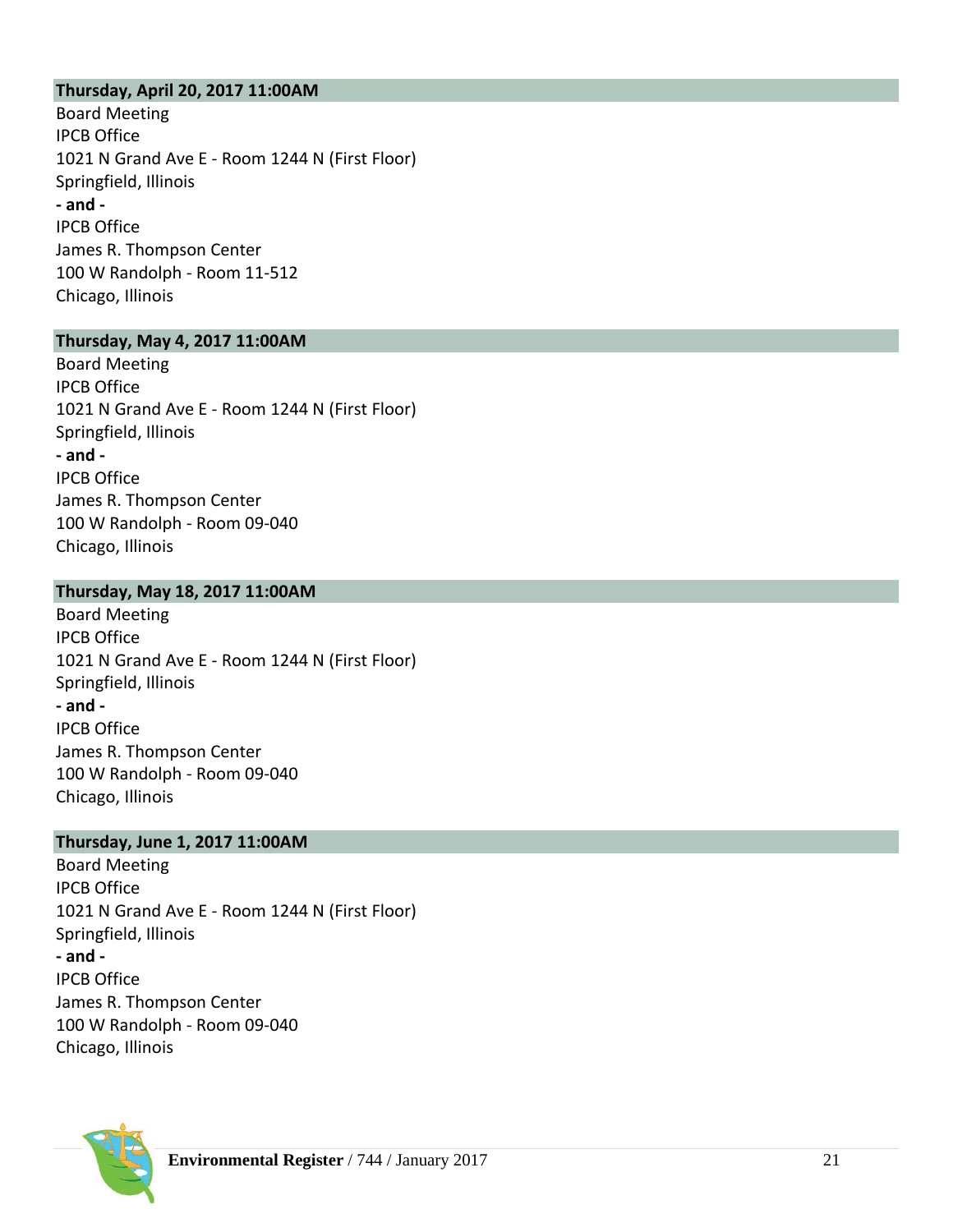## **Thursday, June 15, 2017 11:00AM**

[Board Meeting](http://www.ipcb.state.il.us/ECLL/BrownBagLunches.asp) IPCB Office 1021 N Grand Ave E - Room 1244 N (First Floor) Springfield, Illinois **- and -** IPCB Office James R. Thompson Center 100 W Randolph - Room 09-040 Chicago, Illinois

**[\\*](http://www.ipcb.state.il.us/COOL/external/CalendarofEvents.aspx) [Link to calendar](http://www.ipcb.state.il.us/COOL/external/CalendarofEvents.aspx)**

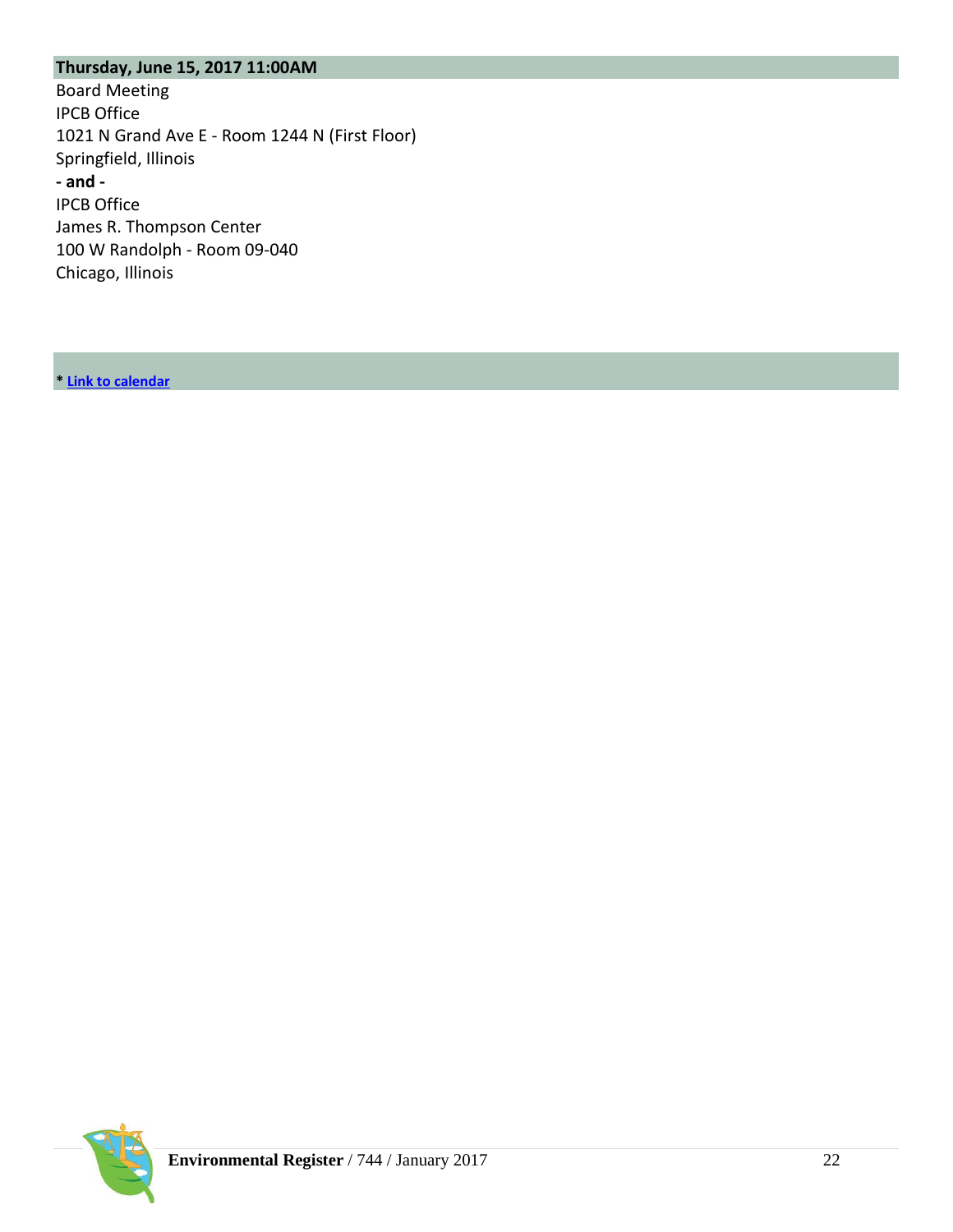

#### **Illinois Environmental Protection Agency Division of Public Water Supplies Restricted Status List – Community Water Supplies**

|                                         |                  | <b>EPA</b>    |                                                                               | <b>POPULATION</b> | <b>LISTING</b> |
|-----------------------------------------|------------------|---------------|-------------------------------------------------------------------------------|-------------------|----------------|
| <b>SYSTEM NAME</b>                      | <b>SYSTEM ID</b> | <b>REGION</b> | <b>NATURE OF PROBLEM</b>                                                      | <b>SERVED</b>     | <b>DATE</b>    |
| ANDALUSIA (upper elevation area)        | IL1610050        | $\mathbf{1}$  | LOW SYSTEM PRESSURE                                                           | 1050              | 10/1/2003      |
| ANDOVER                                 | IL0730100        | 1             | NO BACKUP SOURCE                                                              | 600               | 3/24/2016      |
| AQUA ILLINOIS - CRYSTAL CLEAR WATER CO. | IL1115150        | 2             | NO EMERGENCY POWER & NO<br><b>PRESSURE TANK</b>                               | 855               | 9/16/1988      |
| AQUA ILLINOIS - HAWTHORN WOODS          | IL0975040        | 2             | <b>INADEQUATE GROUND</b><br>STORAGE & INADEQUATE<br><b>PRESSURE TANK</b>      | 1135              | 3/24/2016      |
| AQUA ILLINOIS - NUNDA                   | IL1115600        | 2             | INADEQUATE PRESSURE TANK                                                      | 570               | 4/1/2015       |
| AVANTARA LONG GROVE                     | IL0971110        | 2             | <b>INADEQUATE PRESSURE TANK</b>                                               | 200               | 12/1/2003      |
| <b>BAHL WATER CORP</b>                  | IL0855200        | 1             | NO ELEVATED OR GROUND<br><b>STORAGE</b>                                       | 700               | 12/15/1993     |
| BEVERLY HILLSDALE ESTATES, LLC          | IL1615530        | -1            | INADEQUATE PRESSURE TANK                                                      | 63                | 3/18/1983      |
| <b>BILL-MAR HEIGHTS MHP</b>             | IL2015345        | -1            | <b>INADEQUATE PRESSURE TANK</b>                                               | 160               | 3/18/1983      |
| <b>BLUE MOUND*</b>                      | IL1150100        | 4             | NITRATE MCL VIOLATION                                                         | 1300              | 8/3/2016       |
| BUFFALO HOLLOW FARMS WATER ASSOCIATION  | IL1430080        | 5             | <b>INADEQUATE PRESSURE TANK</b>                                               | 45                | 6/16/2008      |
| <b>CAPRON MHP</b>                       | IL0075105        | $\mathbf{1}$  | <b>INADEQUATE PRESSURE TANK</b>                                               | 98                | 3/18/1983      |
| CENTURY PINES APARTMENTS                | IL0150020        | -1            | <b>INADEQUATE PRESSURE TANK</b>                                               | 50                | 12/14/1990     |
| CHAIN-O-LAKES MHP                       | IL0975165        | 2             | <b>INADEQUATE PRESSURE TANK</b>                                               | 80                | 12/15/1989     |
| <b>CLARKS MHP</b>                       | IL2015425        | $\mathbf{1}$  | <b>INADEQUATE PRESSURE TANK</b>                                               | 80                | 12/16/1991     |
| COUNTRY ACRES MHP (LaSalle County)      | IL0995365        | -1            | RADIUM MCL VIOLATION                                                          | 295               | 5/4/2016       |
| COYNE CNTR COOP                         | IL1615150        | -1            | <b>INADEQUATE PRESSURE TANK</b>                                               | 150               | 12/15/1997     |
| <b>CRISWELL COURT MHP</b>               | IL1975105        | 3             | <b>INADEQUATE PRESSURE TANK</b>                                               | 146               | 12/15/1989     |
| DATTIS MHP                              | IL0995225        | -1            | <b>INADEQUATE PRESSURE TANK</b>                                               | 115               | 3/18/1983      |
| DAYSPRING BIBLE COLLEGE                 | IL0977189        | 2             | <b>INADEQUATE PRESSURE TANK</b>                                               | 60                | 6/15/1988      |
| <b>DES PLAINES MHP</b>                  | IL0317775        | 2             | INADEQUATE SOURCE<br><b>CAPACITY &amp; INADEQUATE</b><br><b>PRESSURE TANK</b> | 580               | 3/16/1984      |
| <b>EAST END WATER ASSOCIATION</b>       | IL1610140        | -1            | <b>INADEQUATE PRESSURE TANK</b>                                               | 40                | 3/15/2002      |
| EAST MORELAND WATER CORPORATION         | IL1975640        | 2             | NO ELEVATED OR GROUND<br><b>STORAGE</b>                                       | 1055              | 9/9/2016       |
| EDELSTEIN WATER COOPERATIVE             | IL1435150        | 5             | <b>INADEQUATE GROUND</b><br>STORAGE & NO EMERGENCY<br><b>POWER</b>            | 125               | 1/1/2015       |
| <b>EHLERS MHP</b>                       | IL0195645        | 4             | INADEQUATE PRESSURE TANK                                                      | 112               | 12/17/1982     |
| ELIZABETH (upper elevation area)        | IL0850150        | -1            | LOW SYSTEM PRESSURE                                                           | 675               | 6/15/1999      |
| ERIE                                    | IL1950200        | 1             | NITRATE MCL VIOLATION                                                         | 1600              | 2/8/2016       |

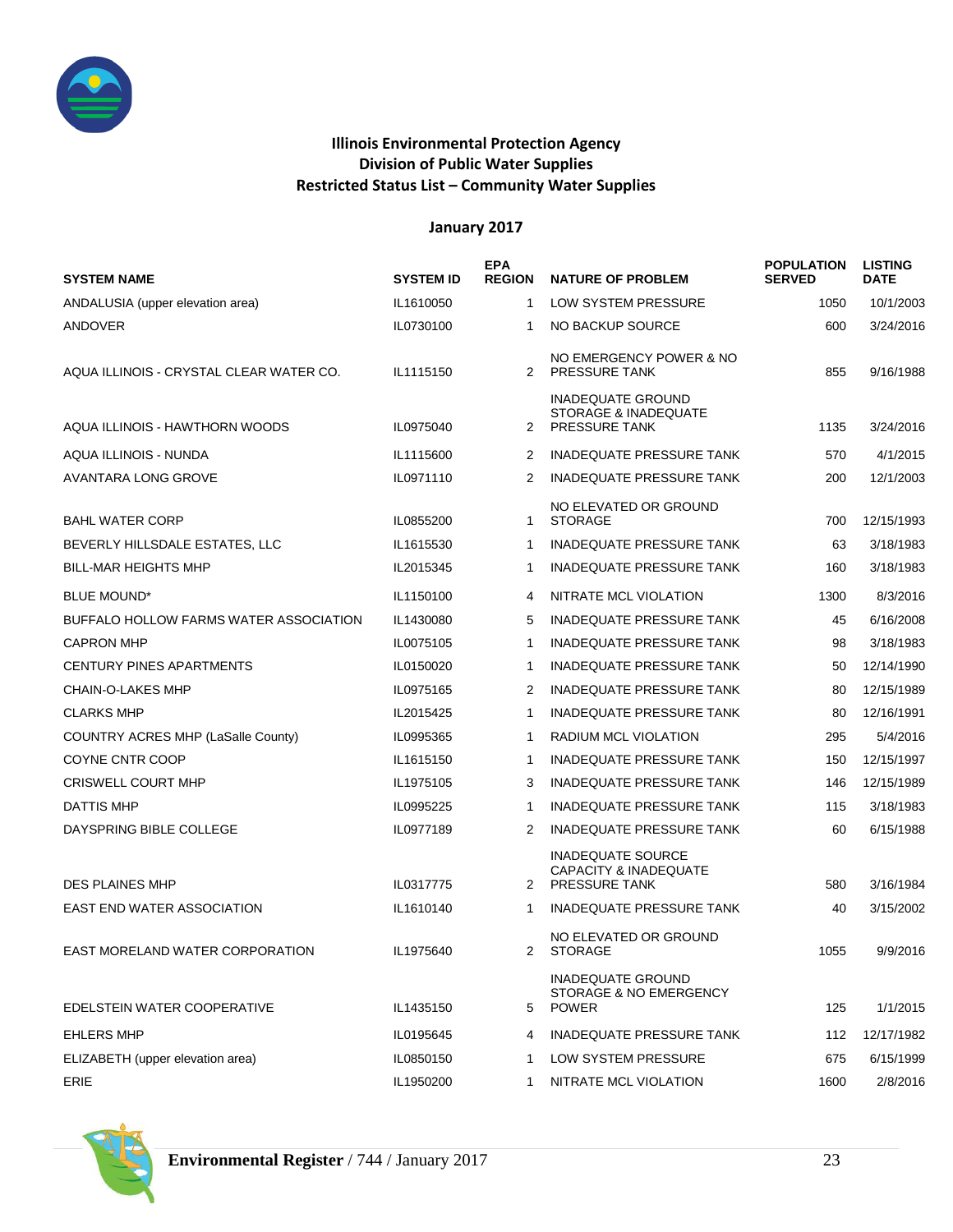| EXETER - MERRITT WATER COOP                                                    | IL1710010 | 5            | IINADEQUATE STURAGE<br><b>CAPACITY</b>                                     | 765  | 10/1/2013  |
|--------------------------------------------------------------------------------|-----------|--------------|----------------------------------------------------------------------------|------|------------|
| FAMILY MANUFACTURED HOME COMMUNITY, LLC                                        | IL2015125 | -1           | <b>INADEQUATE PRESSURE TANK</b>                                            | 240  | 12/17/1982 |
| <b>FOUNTAIN VALLEY MHP*</b>                                                    | IL0195945 | 4            | ARSENIC MCL VIOLATION                                                      | 375  | 8/2/2016   |
| FOUR STAR CAMPGROUND                                                           | IL0990060 | -1           | <b>INADEQUATE PRESSURE TANK</b>                                            | 250  | 6/15/1999  |
| FOX LAWN HOMEOWNERS WATER ASSOCIATION                                          | IL0935150 | 2            | RADIUM MCL VIOLATION                                                       | 238  | 8/2/2016   |
|                                                                                |           |              | <b>HALOACETIC ACIDS MCL</b>                                                |      |            |
| <b>GOODFIELD</b>                                                               | IL2034450 | 1            | <b>VIOLATION</b>                                                           | 700  | 8/11/2016  |
| <b>GRANDVIEW MHP</b>                                                           | IL1795365 | 5            | INADEQUATE PRESSURE TANK                                                   | 300  | 3/18/1983  |
| GREAT OAKS AND BEACON HILLS APARTMENTS                                         | IL2015488 | $\mathbf{1}$ | NO ELEVATED OR GROUND<br><b>STORAGE</b>                                    | 1816 | 12/17/1982 |
| GREEN MEADOWS ESTATES OF ROCKFORD LLC                                          | IL2015495 | -1           | <b>INADEQUATE GROUND</b><br>STORAGE & INADEQUATE<br>PRESSURE TANK          | 970  | 6/15/2012  |
| <b>GREENFIELD</b>                                                              | IL0610150 | 6            | <b>HALOACETIC ACIDS MCL</b><br><b>VIOLATION</b>                            | 1620 | 1/5/2016   |
| HAMPSHIRE (does not include the Special Services<br>Area $(TP04)$ <sup>*</sup> | IL0890450 | 2            | RADIUM MCL VIOLATION                                                       | 5563 | 11/30/2016 |
| <b>HAMPTON</b>                                                                 | IL1610300 | 1            | <b>HALOACETIC ACIDS MCL</b><br><b>VIOLATION</b>                            | 1800 | 8/25/2016  |
| <b>HIATTS HIDEAWAY MHP</b>                                                     | IL1795495 | 5            | <b>INADEQUATE PRESSURE TANK</b>                                            | 150  | 9/15/1989  |
| <b>HIGHLAND SUBDIVISON</b>                                                     | IL0895530 | 2            | <b>INADEQUATE PRESSURE TANK</b>                                            | 50   | 9/16/1983  |
| <b>HILLVIEW SUBDIVISION</b>                                                    | IL1975800 | 2            | <b>INADEQUATE PRESSURE TANK</b>                                            | 100  | 3/15/1985  |
| <b>HOLLY HOCK HILL MHP</b>                                                     | IL0975245 | 2            | <b>INADEQUATE PRESSURE TANK</b>                                            | 52   | 12/16/1983 |
| HONEYCUTT HILL MHP LLC                                                         | IL1955225 | -1           | <b>INADEQUATE PRESSURE TANK</b>                                            | 75   | 9/17/1982  |
| IL AMERICAN - RANSOM                                                           | IL0990900 | 1            | RADIUM MCL VIOLATION                                                       | 483  | 6/15/2012  |
| INGALLS PARK SUBDIVISION                                                       | IL1975880 | 2            | NO ELEVATED OR GROUND<br><b>STORAGE</b>                                    | 744  | 9/16/1983  |
| LAHARPE                                                                        | IL0670450 | 5            | <b>HALOACETIC ACIDS MCL</b><br><b>VIOLATION</b>                            | 1235 | 8/4/2016   |
| LARSON COURT APARTMENTS                                                        | IL1615728 | -1           | <b>INADEQUATE PRESSURE TANK</b>                                            | 58   | 1/14/1982  |
| LEGEND LAKES WATER ASSOCIATION                                                 | IL2015300 | 1            | <b>INADEQUATE PRESSURE TANK</b>                                            | 283  | 3/14/1991  |
| LIBERTY PARK HOMEOWNERS ASSOCIATION                                            | IL0435600 |              | <b>INADEQUATE GROUND</b><br>2 STORAGE CAPACITY                             | 847  | 9/17/1992  |
| LIMA**                                                                         | IL0010400 | 5            | <b>INADEQUATE SOURCE</b><br><b>CAPACITY &amp; NITRATE MCL</b><br>VIOLATION | 163  | 5/4/2016   |
| LINDENWOOD WATER ASSOCIATION                                                   | IL1415300 | 1            | INADEQUATE PRESSURE TANK                                                   | 50   | 1/13/1982  |
| LISBON NORTH, INC.                                                             | IL0631000 | 2            | INADEQUATE PRESSURE TANK                                                   | 30   | 9/14/1990  |
| LYNNWOOD WATER CORPORATION                                                     | IL0995336 | 1            | INADEQUATE PRESSURE TANK                                                   | 110  | 3/18/1983  |
| <b>MAEYSTOWN</b>                                                               | IL1330200 | 6            | NITRATE MCL VIOLATION                                                      | 230  | 6/15/2012  |
|                                                                                |           |              | NO AUTO-START GENERATOR &<br><b>INADEQUATE HIGH SERVICE</b>                |      |            |
| <b>MALTA</b>                                                                   | IL0370350 | 1            | <b>PUMP CAPACITY</b>                                                       | 1175 | 6/15/2012  |
| MANCUSO VILLAGE PARK MHP                                                       | IL2015545 | 1            | INADEQUATE PRESSURE TANK                                                   | 500  | 6/18/1982  |
| <b>MANTENO MHP</b>                                                             | IL0915385 | 2            | <b>INADEQUATE PRESSURE TANK</b>                                            | 144  | 12/14/1990 |

| <b>INADEQUATE PRESSURE TANK</b><br>1<br>240<br>12/17/1982<br>4<br>ARSENIC MCL VIOLATION<br>375<br>8/2/2016<br><b>INADEQUATE PRESSURE TANK</b><br>1<br>250<br>6/15/1999<br>RADIUM MCL VIOLATION<br>2<br>238<br>8/2/2016<br><b>HALOACETIC ACIDS MCL</b><br><b>VIOLATION</b><br>1<br>700<br>8/11/2016<br><b>INADEQUATE PRESSURE TANK</b><br>5<br>300<br>3/18/1983<br>NO ELEVATED OR GROUND<br><b>STORAGE</b><br>1<br>1816<br>12/17/1982<br><b>INADEQUATE GROUND</b><br>STORAGE & INADEQUATE<br><b>PRESSURE TANK</b><br>1<br>970<br>6/15/2012<br><b>HALOACETIC ACIDS MCL</b><br><b>VIOLATION</b><br>6<br>1620<br>1/5/2016<br>RADIUM MCL VIOLATION<br>2<br>11/30/2016<br>5563<br><b>HALOACETIC ACIDS MCL</b><br><b>VIOLATION</b><br>1<br>1800<br>8/25/2016<br>5<br><b>INADEQUATE PRESSURE TANK</b><br>150<br>9/15/1989<br>2<br><b>INADEQUATE PRESSURE TANK</b><br>9/16/1983<br>50<br>2<br><b>INADEQUATE PRESSURE TANK</b><br>100<br>3/15/1985<br>2<br><b>INADEQUATE PRESSURE TANK</b><br>52<br>12/16/1983<br>1<br><b>INADEQUATE PRESSURE TANK</b><br>75<br>9/17/1982<br>RADIUM MCL VIOLATION<br>1<br>483<br>6/15/2012<br>NO ELEVATED OR GROUND<br><b>STORAGE</b><br>2<br>744<br>9/16/1983<br><b>HALOACETIC ACIDS MCL</b><br>5<br><b>VIOLATION</b><br>1235<br>8/4/2016<br><b>INADEQUATE PRESSURE TANK</b><br>1/14/1982<br>1<br>58<br>1<br>INADEQUATE PRESSURE TANK<br>283<br>3/14/1991<br>INADEQUATE GROUND<br>STORAGE CAPACITY<br>2<br>847<br>9/17/1992<br><b>INADEQUATE SOURCE</b><br><b>CAPACITY &amp; NITRATE MCL</b><br><b>VIOLATION</b><br>5<br>163<br>5/4/2016<br>1<br><b>INADEQUATE PRESSURE TANK</b><br>50<br>1/13/1982<br>2<br><b>INADEQUATE PRESSURE TANK</b><br>30<br>9/14/1990<br>1<br><b>INADEQUATE PRESSURE TANK</b><br>110<br>3/18/1983<br>NITRATE MCL VIOLATION<br>6<br>6/15/2012<br>230<br>NO AUTO-START GENERATOR &<br><b>INADEQUATE HIGH SERVICE</b><br><b>PUMP CAPACITY</b><br>1<br>1175<br>6/15/2012<br><b>INADEQUATE PRESSURE TANK</b><br>1<br>6/18/1982<br>500<br><b>INADEQUATE PRESSURE TANK</b><br>2<br>144<br>12/14/1990 | 5 | <b>INADEQUATE STORAGE</b><br><b>CAPACITY</b> | 765 | 10/1/2013 |
|-----------------------------------------------------------------------------------------------------------------------------------------------------------------------------------------------------------------------------------------------------------------------------------------------------------------------------------------------------------------------------------------------------------------------------------------------------------------------------------------------------------------------------------------------------------------------------------------------------------------------------------------------------------------------------------------------------------------------------------------------------------------------------------------------------------------------------------------------------------------------------------------------------------------------------------------------------------------------------------------------------------------------------------------------------------------------------------------------------------------------------------------------------------------------------------------------------------------------------------------------------------------------------------------------------------------------------------------------------------------------------------------------------------------------------------------------------------------------------------------------------------------------------------------------------------------------------------------------------------------------------------------------------------------------------------------------------------------------------------------------------------------------------------------------------------------------------------------------------------------------------------------------------------------------------------------------------------------------------------------------------------------------------------------------|---|----------------------------------------------|-----|-----------|
|                                                                                                                                                                                                                                                                                                                                                                                                                                                                                                                                                                                                                                                                                                                                                                                                                                                                                                                                                                                                                                                                                                                                                                                                                                                                                                                                                                                                                                                                                                                                                                                                                                                                                                                                                                                                                                                                                                                                                                                                                                               |   |                                              |     |           |
|                                                                                                                                                                                                                                                                                                                                                                                                                                                                                                                                                                                                                                                                                                                                                                                                                                                                                                                                                                                                                                                                                                                                                                                                                                                                                                                                                                                                                                                                                                                                                                                                                                                                                                                                                                                                                                                                                                                                                                                                                                               |   |                                              |     |           |
|                                                                                                                                                                                                                                                                                                                                                                                                                                                                                                                                                                                                                                                                                                                                                                                                                                                                                                                                                                                                                                                                                                                                                                                                                                                                                                                                                                                                                                                                                                                                                                                                                                                                                                                                                                                                                                                                                                                                                                                                                                               |   |                                              |     |           |
|                                                                                                                                                                                                                                                                                                                                                                                                                                                                                                                                                                                                                                                                                                                                                                                                                                                                                                                                                                                                                                                                                                                                                                                                                                                                                                                                                                                                                                                                                                                                                                                                                                                                                                                                                                                                                                                                                                                                                                                                                                               |   |                                              |     |           |
|                                                                                                                                                                                                                                                                                                                                                                                                                                                                                                                                                                                                                                                                                                                                                                                                                                                                                                                                                                                                                                                                                                                                                                                                                                                                                                                                                                                                                                                                                                                                                                                                                                                                                                                                                                                                                                                                                                                                                                                                                                               |   |                                              |     |           |
|                                                                                                                                                                                                                                                                                                                                                                                                                                                                                                                                                                                                                                                                                                                                                                                                                                                                                                                                                                                                                                                                                                                                                                                                                                                                                                                                                                                                                                                                                                                                                                                                                                                                                                                                                                                                                                                                                                                                                                                                                                               |   |                                              |     |           |
|                                                                                                                                                                                                                                                                                                                                                                                                                                                                                                                                                                                                                                                                                                                                                                                                                                                                                                                                                                                                                                                                                                                                                                                                                                                                                                                                                                                                                                                                                                                                                                                                                                                                                                                                                                                                                                                                                                                                                                                                                                               |   |                                              |     |           |
|                                                                                                                                                                                                                                                                                                                                                                                                                                                                                                                                                                                                                                                                                                                                                                                                                                                                                                                                                                                                                                                                                                                                                                                                                                                                                                                                                                                                                                                                                                                                                                                                                                                                                                                                                                                                                                                                                                                                                                                                                                               |   |                                              |     |           |
|                                                                                                                                                                                                                                                                                                                                                                                                                                                                                                                                                                                                                                                                                                                                                                                                                                                                                                                                                                                                                                                                                                                                                                                                                                                                                                                                                                                                                                                                                                                                                                                                                                                                                                                                                                                                                                                                                                                                                                                                                                               |   |                                              |     |           |
|                                                                                                                                                                                                                                                                                                                                                                                                                                                                                                                                                                                                                                                                                                                                                                                                                                                                                                                                                                                                                                                                                                                                                                                                                                                                                                                                                                                                                                                                                                                                                                                                                                                                                                                                                                                                                                                                                                                                                                                                                                               |   |                                              |     |           |
|                                                                                                                                                                                                                                                                                                                                                                                                                                                                                                                                                                                                                                                                                                                                                                                                                                                                                                                                                                                                                                                                                                                                                                                                                                                                                                                                                                                                                                                                                                                                                                                                                                                                                                                                                                                                                                                                                                                                                                                                                                               |   |                                              |     |           |
|                                                                                                                                                                                                                                                                                                                                                                                                                                                                                                                                                                                                                                                                                                                                                                                                                                                                                                                                                                                                                                                                                                                                                                                                                                                                                                                                                                                                                                                                                                                                                                                                                                                                                                                                                                                                                                                                                                                                                                                                                                               |   |                                              |     |           |
|                                                                                                                                                                                                                                                                                                                                                                                                                                                                                                                                                                                                                                                                                                                                                                                                                                                                                                                                                                                                                                                                                                                                                                                                                                                                                                                                                                                                                                                                                                                                                                                                                                                                                                                                                                                                                                                                                                                                                                                                                                               |   |                                              |     |           |
|                                                                                                                                                                                                                                                                                                                                                                                                                                                                                                                                                                                                                                                                                                                                                                                                                                                                                                                                                                                                                                                                                                                                                                                                                                                                                                                                                                                                                                                                                                                                                                                                                                                                                                                                                                                                                                                                                                                                                                                                                                               |   |                                              |     |           |
|                                                                                                                                                                                                                                                                                                                                                                                                                                                                                                                                                                                                                                                                                                                                                                                                                                                                                                                                                                                                                                                                                                                                                                                                                                                                                                                                                                                                                                                                                                                                                                                                                                                                                                                                                                                                                                                                                                                                                                                                                                               |   |                                              |     |           |
|                                                                                                                                                                                                                                                                                                                                                                                                                                                                                                                                                                                                                                                                                                                                                                                                                                                                                                                                                                                                                                                                                                                                                                                                                                                                                                                                                                                                                                                                                                                                                                                                                                                                                                                                                                                                                                                                                                                                                                                                                                               |   |                                              |     |           |
|                                                                                                                                                                                                                                                                                                                                                                                                                                                                                                                                                                                                                                                                                                                                                                                                                                                                                                                                                                                                                                                                                                                                                                                                                                                                                                                                                                                                                                                                                                                                                                                                                                                                                                                                                                                                                                                                                                                                                                                                                                               |   |                                              |     |           |
|                                                                                                                                                                                                                                                                                                                                                                                                                                                                                                                                                                                                                                                                                                                                                                                                                                                                                                                                                                                                                                                                                                                                                                                                                                                                                                                                                                                                                                                                                                                                                                                                                                                                                                                                                                                                                                                                                                                                                                                                                                               |   |                                              |     |           |
|                                                                                                                                                                                                                                                                                                                                                                                                                                                                                                                                                                                                                                                                                                                                                                                                                                                                                                                                                                                                                                                                                                                                                                                                                                                                                                                                                                                                                                                                                                                                                                                                                                                                                                                                                                                                                                                                                                                                                                                                                                               |   |                                              |     |           |
|                                                                                                                                                                                                                                                                                                                                                                                                                                                                                                                                                                                                                                                                                                                                                                                                                                                                                                                                                                                                                                                                                                                                                                                                                                                                                                                                                                                                                                                                                                                                                                                                                                                                                                                                                                                                                                                                                                                                                                                                                                               |   |                                              |     |           |
|                                                                                                                                                                                                                                                                                                                                                                                                                                                                                                                                                                                                                                                                                                                                                                                                                                                                                                                                                                                                                                                                                                                                                                                                                                                                                                                                                                                                                                                                                                                                                                                                                                                                                                                                                                                                                                                                                                                                                                                                                                               |   |                                              |     |           |
|                                                                                                                                                                                                                                                                                                                                                                                                                                                                                                                                                                                                                                                                                                                                                                                                                                                                                                                                                                                                                                                                                                                                                                                                                                                                                                                                                                                                                                                                                                                                                                                                                                                                                                                                                                                                                                                                                                                                                                                                                                               |   |                                              |     |           |
|                                                                                                                                                                                                                                                                                                                                                                                                                                                                                                                                                                                                                                                                                                                                                                                                                                                                                                                                                                                                                                                                                                                                                                                                                                                                                                                                                                                                                                                                                                                                                                                                                                                                                                                                                                                                                                                                                                                                                                                                                                               |   |                                              |     |           |
|                                                                                                                                                                                                                                                                                                                                                                                                                                                                                                                                                                                                                                                                                                                                                                                                                                                                                                                                                                                                                                                                                                                                                                                                                                                                                                                                                                                                                                                                                                                                                                                                                                                                                                                                                                                                                                                                                                                                                                                                                                               |   |                                              |     |           |
|                                                                                                                                                                                                                                                                                                                                                                                                                                                                                                                                                                                                                                                                                                                                                                                                                                                                                                                                                                                                                                                                                                                                                                                                                                                                                                                                                                                                                                                                                                                                                                                                                                                                                                                                                                                                                                                                                                                                                                                                                                               |   |                                              |     |           |
|                                                                                                                                                                                                                                                                                                                                                                                                                                                                                                                                                                                                                                                                                                                                                                                                                                                                                                                                                                                                                                                                                                                                                                                                                                                                                                                                                                                                                                                                                                                                                                                                                                                                                                                                                                                                                                                                                                                                                                                                                                               |   |                                              |     |           |
|                                                                                                                                                                                                                                                                                                                                                                                                                                                                                                                                                                                                                                                                                                                                                                                                                                                                                                                                                                                                                                                                                                                                                                                                                                                                                                                                                                                                                                                                                                                                                                                                                                                                                                                                                                                                                                                                                                                                                                                                                                               |   |                                              |     |           |
|                                                                                                                                                                                                                                                                                                                                                                                                                                                                                                                                                                                                                                                                                                                                                                                                                                                                                                                                                                                                                                                                                                                                                                                                                                                                                                                                                                                                                                                                                                                                                                                                                                                                                                                                                                                                                                                                                                                                                                                                                                               |   |                                              |     |           |
|                                                                                                                                                                                                                                                                                                                                                                                                                                                                                                                                                                                                                                                                                                                                                                                                                                                                                                                                                                                                                                                                                                                                                                                                                                                                                                                                                                                                                                                                                                                                                                                                                                                                                                                                                                                                                                                                                                                                                                                                                                               |   |                                              |     |           |
|                                                                                                                                                                                                                                                                                                                                                                                                                                                                                                                                                                                                                                                                                                                                                                                                                                                                                                                                                                                                                                                                                                                                                                                                                                                                                                                                                                                                                                                                                                                                                                                                                                                                                                                                                                                                                                                                                                                                                                                                                                               |   |                                              |     |           |
|                                                                                                                                                                                                                                                                                                                                                                                                                                                                                                                                                                                                                                                                                                                                                                                                                                                                                                                                                                                                                                                                                                                                                                                                                                                                                                                                                                                                                                                                                                                                                                                                                                                                                                                                                                                                                                                                                                                                                                                                                                               |   |                                              |     |           |

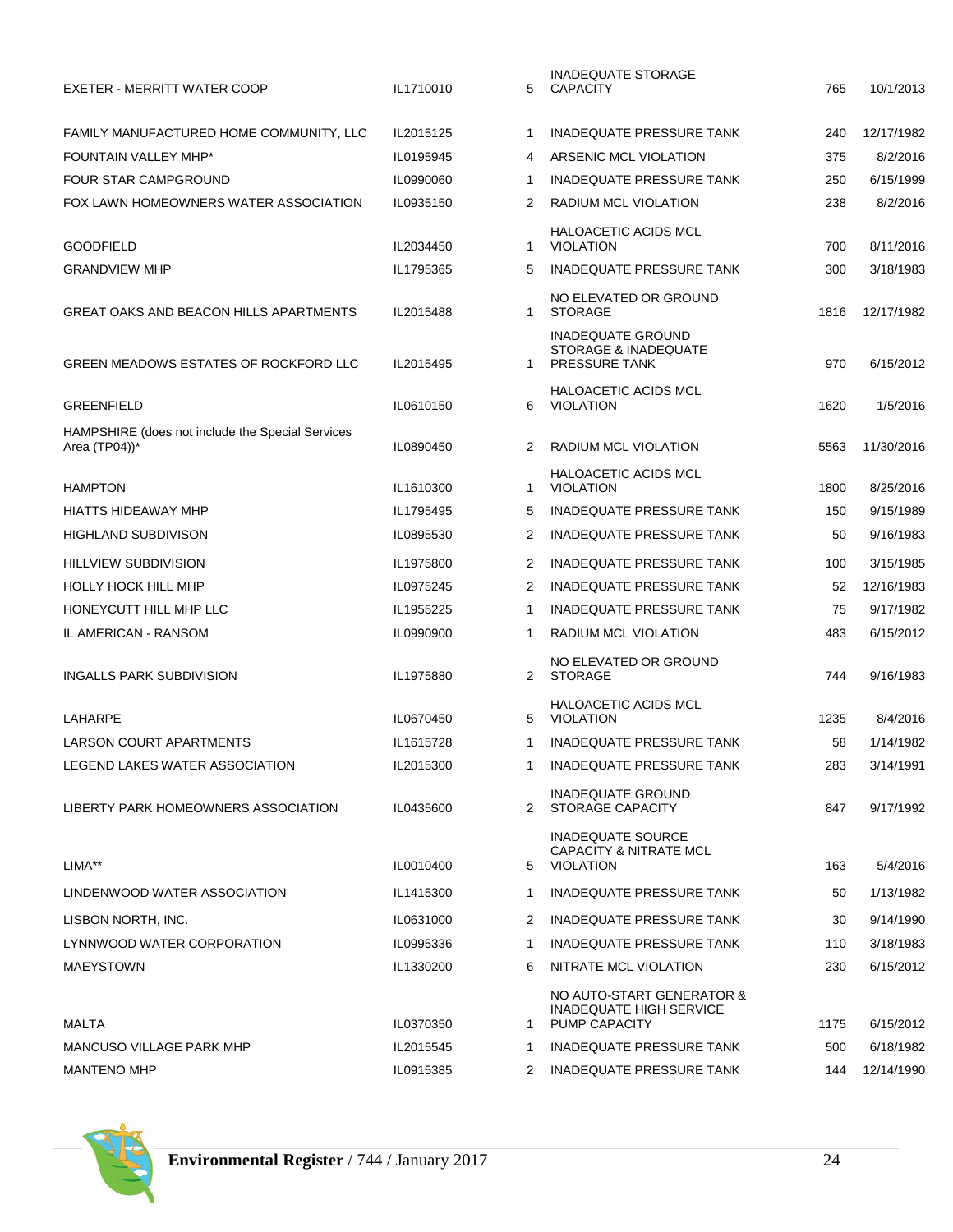## **Illinois Environmental Protection Agency Division of Public Water Supplies Restricted Status List – Community Water Supplies**

| <b>SYSTEM NAME</b>                     | <b>SYSTEM ID</b> | <b>EPA</b><br><b>REGION</b> | <b>NATURE OF PROBLEM</b>                                                                                | <b>POPULATION</b><br><b>SERVED</b> | <b>LISTING</b><br><b>DATE</b> |
|----------------------------------------|------------------|-----------------------------|---------------------------------------------------------------------------------------------------------|------------------------------------|-------------------------------|
| MITCHELLSVILLE PWD                     | IL1655200        | 7                           | LOW SYSTEM PRESSURE                                                                                     | 1989                               | 10/1/2012                     |
| MORNINGSIDE MOBILE ESTATES MHP*        | IL1075145        | 5                           | NITRATE MCL VIOLATION                                                                                   | 75                                 | 8/11/2016                     |
| <b>MULBERRY GROVE</b>                  | IL0050100        | 6                           | <b>HALOACETIC ACIDS MCL</b><br><b>VIOLATION</b>                                                         | 725                                | 1/5/2016                      |
| NEW SALEM PWD                          | IL1090010        | 5                           | <b>TOTAL TRIHOLMETHANES MCL</b><br><b>VIOLATION</b>                                                     | 225                                | 4/1/2015                      |
| <b>NORTH HENDERSON</b>                 | IL1310300        | $\mathbf{1}$                | <b>INADEQUATE PRESSURE TANK</b>                                                                         | 184                                | 7/1/2011                      |
| NORTH TAZEWELL PWD                     | IL1795780        | 5                           | <b>HALOACETIC ACIDS MCL</b><br><b>VIOLATION: TOTAL</b><br><b>TRHALOMETHANES MCL</b><br><b>VIOLATION</b> | 8300                               | 2/8/2016                      |
| NORTHWEST BELMONT IMPROVEMENT ASSN     | IL0435900        | 2                           | <b>INADEQUATE PRESSURE TANK</b>                                                                         | 78                                 | 9/29/1981                     |
| OAK RIDGE SD                           | IL2035300        | $\mathbf{1}$                | <b>INADEQUATE PRESSURE TANK</b>                                                                         | 240                                | 3/20/1981                     |
| OSCO MUTUAL WATER SUPPLY COMPANY, INC. | IL0735200        | $\mathbf{1}$                | <b>INADEQUATE PUMP CAPACITY</b>                                                                         | 115                                | 12/15/1989                    |
| PARADISE MANOR MHP                     | IL1617665        | $\mathbf{1}$                | <b>INADEQUATE PRESSURE TANK</b>                                                                         | 200                                | 2/19/1982                     |
| PARK MEADOWLAND WEST MHP               | IL0075235        | $\mathbf{1}$                | <b>INADEQUATE PRESSURE TANK</b>                                                                         | 100                                | 3/18/1982                     |
| <b>PAULS MHP</b>                       | IL0975485        | 2                           | <b>INADEQUATE PRESSURE TANK</b>                                                                         | 38                                 | 12/16/1983                    |
| PORTS SULLIVAN LAKE OWNERS ASSOCIATION | IL0971160        | $\overline{2}$              | <b>INADEQUATE PRESSURE TANK</b>                                                                         | 293                                | 6/15/1999                     |
| <b>PRAIRIE RIDGE ASSOCIATION</b>       | IL1115730        | $\overline{2}$              | <b>INADEQUATE PRESSURE TANK</b>                                                                         | 148                                | 10/1/2004                     |
| PRAIRIE ROAD PUMP ASSOCIATION          | IL2015100        | $\mathbf{1}$                | <b>INADEQUATE STORAGE</b>                                                                               | 150                                | 1/1/2006                      |
| <b>RAINBOW LANE MHP</b>                | IL2015645        | $\mathbf{1}$                | <b>INADEQUATE PRESSURE TANK</b>                                                                         | 85                                 | 6/17/1983                     |
| RIVERVIEW MHP (HENRY COUNTY)           | IL0735425        | $\mathbf{1}$                | <b>INADEQUATE PRESSURE TANK</b>                                                                         | 65                                 | 9/17/1982                     |
| <b>ROCHELLE</b>                        | IL1410500        | $\mathbf{1}$                | RADIUM MCL VIOLATION                                                                                    | 9850                               | 5/4/2016                      |
| ROCKLAND MHP                           | IL0975585        | 2                           | <b>INADEQUATE PRESSURE TANK</b>                                                                         | 74                                 | 12/16/1983                    |
| ROLLING GREEN ESTATES MHP              | IL1415245        | $\mathbf{1}$                | <b>INADEQUATE PRESSURE TANK</b>                                                                         | 191                                | 6/14/1985                     |
| ROYAL OAKS MHP                         | IL1115145        | 2                           | <b>INADEQUATE PRESSURE TANK</b>                                                                         | 114                                | 6/17/1983                     |
| <b>SCALES MOUND</b>                    | IL0850400        | $\mathbf{1}$                | LOW SYSTEM PRESSURE (at<br>elev. above 990 ft. MSL)                                                     | 401                                | 9/15/1997                     |
| SHANGRI-LA MHP                         | IL1415285        | $\mathbf{1}$                | <b>INADEQUATE PRESSURE TANK</b>                                                                         | 444                                | 9/16/1983                     |
| SHAWNITA TRC WATER ASSOCIATION         | IL1977690        | $\overline{2}$              | <b>INADEQUATE PRESSURE TANK</b>                                                                         | 135                                | 9/17/1992                     |
| <b>SILVIS HEIGHTS WATER CORP</b>       | IL1615750        | 1                           | NO EMERGENCY GENERATOR                                                                                  | 1600                               | 12/1/2003                     |

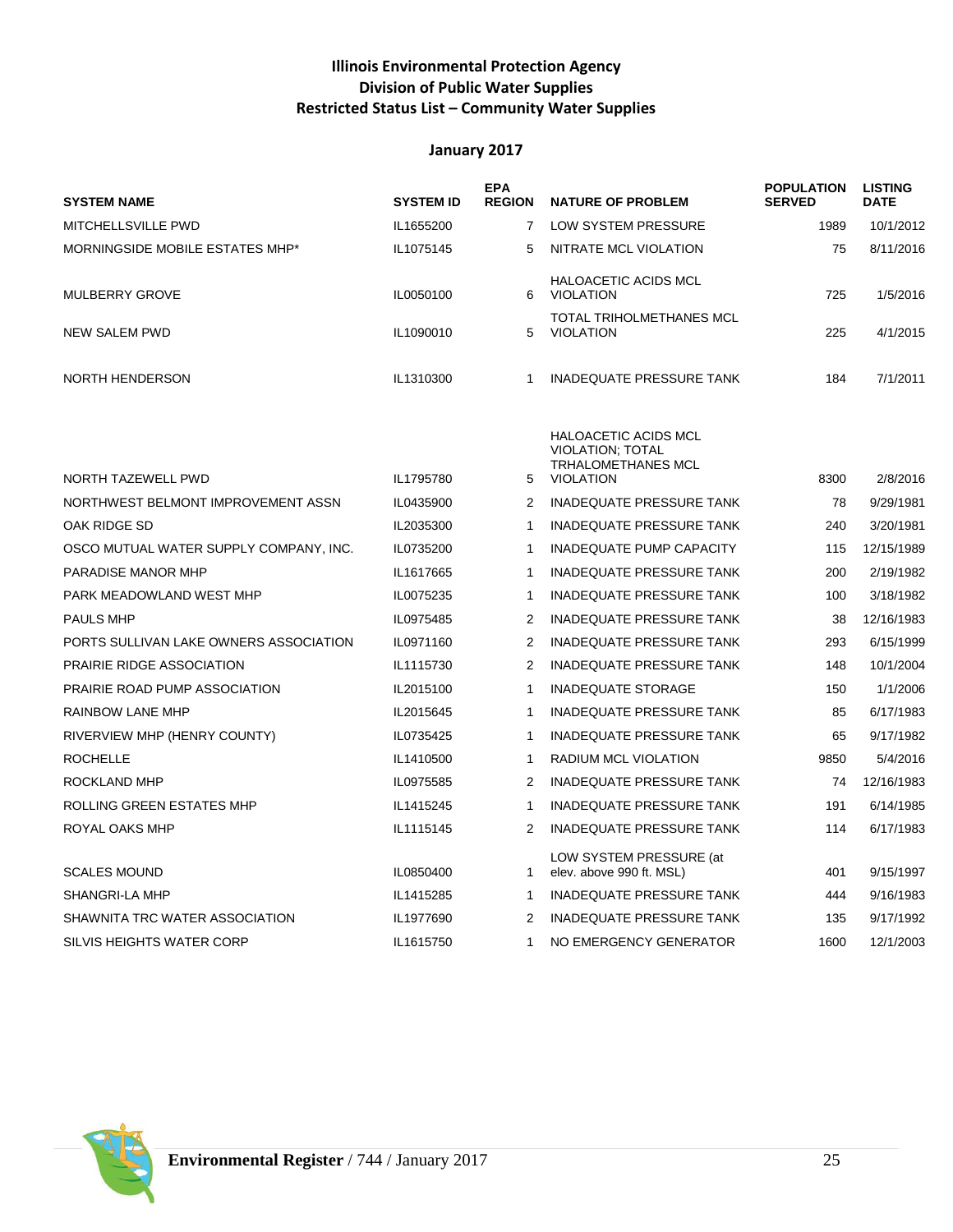## **Illinois Environmental Protection Agency Division of Public Water Supplies Restricted Status List – Community Water Supplies**

| <b>SYSTEM NAME</b>                                  | <b>SYSTEM ID</b> | <b>EPA</b><br><b>REGION</b> |              | <b>NATURE OF PROBLEM</b>                                                      | <b>POPULATION</b><br><b>SERVED</b> | <b>LISTING</b><br><b>DATE</b> |
|-----------------------------------------------------|------------------|-----------------------------|--------------|-------------------------------------------------------------------------------|------------------------------------|-------------------------------|
| <b>SIX OAKS MHP</b>                                 | IL2015685        | $\mathbf{1}$                |              | <b>INADEQUATE PRESSURE</b><br><b>TANK</b>                                     | 48                                 | 6/18/1982                     |
| SOUTH SANGAMON WATER COMMISSION                     | IL1670080        | 5                           |              | NO ELEVATED OR<br>PRESSURE STORAGE                                            | 104                                | 4/1/2015                      |
| SPARTA*                                             | IL1570600        | 6                           |              | <b>HALOACETIC ACIDS MCL</b><br><b>VIOLATION</b>                               | 5153                               | 12/27/2016                    |
| STEPHENSON MOBILE ESTATES                           | IL1775235        | $\mathbf{1}$                |              | <b>INADEQUATE PRESSURE</b><br><b>TANK</b>                                     | 223                                | 6/17/1983                     |
| SUBURBAN APARTMENTS (DE KALB UNIV<br>DVL)           | IL0375148        | $\mathbf 1$                 |              | <b>INADEQUATE PRESSURE</b><br><b>TANK</b>                                     | 1050                               | 12/16/1992                    |
| SUBURBAN HEIGHTS SUBDIVISION                        | IL1615800        | $\mathbf{1}$                |              | <b>INADEQUATE PRESSURE</b><br><b>TANK</b>                                     | 82                                 | 12/16/1983                    |
| <b>SUMNER</b>                                       | IL1010300        |                             | $7^{\circ}$  | LOW SYSTEM PRESSURE<br>(areas served by undersized<br>water mains)            | 1481                               | 12/13/1985                    |
| SUNNY HILLS ESTATES SUBDIVISION                     | IL0735300        | $\mathbf{1}$                |              | <b>INADEQUATE PRESSURE</b><br><b>TANK</b>                                     | 525                                | 6/15/2000                     |
| SWEDONA WATER ASSOCIATION                           | IL1315200        | $\mathbf{1}$                |              | <b>INADEQUATE PRESSURE</b><br><b>TANK</b><br><b>INADEQUATE PRESSURE</b>       | 157                                | 6/15/1990                     |
| SYLVAN LAKE 1ST SUBDIVISION                         | IL0977100        | 2                           |              | <b>TANK</b><br><b>INADEQUATE PRESSURE</b>                                     | 210                                | 6/14/1991                     |
| TIMBER RIDGE MOBILE ESTATES                         | IL1775255        | -1                          |              | <b>TANK</b><br><b>INADEQUATE PRESSURE</b>                                     | 150                                | 6/17/1996                     |
| <b>TOWNERS SUBDIVISION</b>                          | IL0977250        | 2                           |              | <b>TANK</b>                                                                   | 204                                | 1/14/1982                     |
|                                                     |                  |                             |              |                                                                               |                                    |                               |
| TRIANGLE MHP                                        | IL0195925        | 1                           |              | ARSENIC MCL VIOLATION                                                         | 90                                 | 6/15/2012                     |
| UTL INC - LAKE HOLIDAY                              | IL0995200        | 1                           |              | <b>INADEQUATE TREATMENT</b><br><b>CAPACITY</b>                                | 6479                               | 4/1/2015                      |
| UTL INC - LAKE WILDWOOD UTILITIES                   |                  |                             |              | <b>INADEQUATE GROUND</b><br>STORAGE & INADEQUATE                              |                                    |                               |
| <b>CORP</b><br>UTL INC - WALK-UP WOODS WATER        | IL1235200        |                             |              | PRESSURE TANK<br>NO ELEVATED OR GROUND                                        | 950                                | 10/22/2015                    |
| <b>COMPANY</b><br>VALLEY VIEW SUBDIVISION (WOODFORD | IL1115800        |                             | $\mathbf{2}$ | STORAGE<br><b>INADEQUATE PRESSURE</b>                                         | 781                                | 12/17/1982                    |
| COUNTY)                                             | IL2030010        | 1                           |              | <b>TANK</b>                                                                   | 100                                | 6/15/2012                     |
| <b>VIETZEN MHP</b>                                  | IL0437245        | 2                           |              | <b>INADEQUATE PRESSURE</b><br><b>TANK</b>                                     | 198                                | 6/17/1983                     |
| <b>WALNUT HILL</b>                                  | IL1210600        | 6                           |              | LOW SYSTEM PRESSURE<br><b>INADEQUATE PRESSURE</b>                             | 1470                               | 6/14/1985                     |
| <b>WILDLIFE MHP</b>                                 | IL0995425        | $\mathbf 1$                 |              | <b>TANK</b>                                                                   | 73                                 | 9/17/1982                     |
| <b>WILLOWAY TERRACE MHP</b>                         | IL0317595        |                             | $\mathbf{2}$ | <b>INADEQUATE PRESSURE</b><br><b>TANK &amp; INADEQUATE</b><br>SOURCE CAPACITY | 450                                | 6/15/1984                     |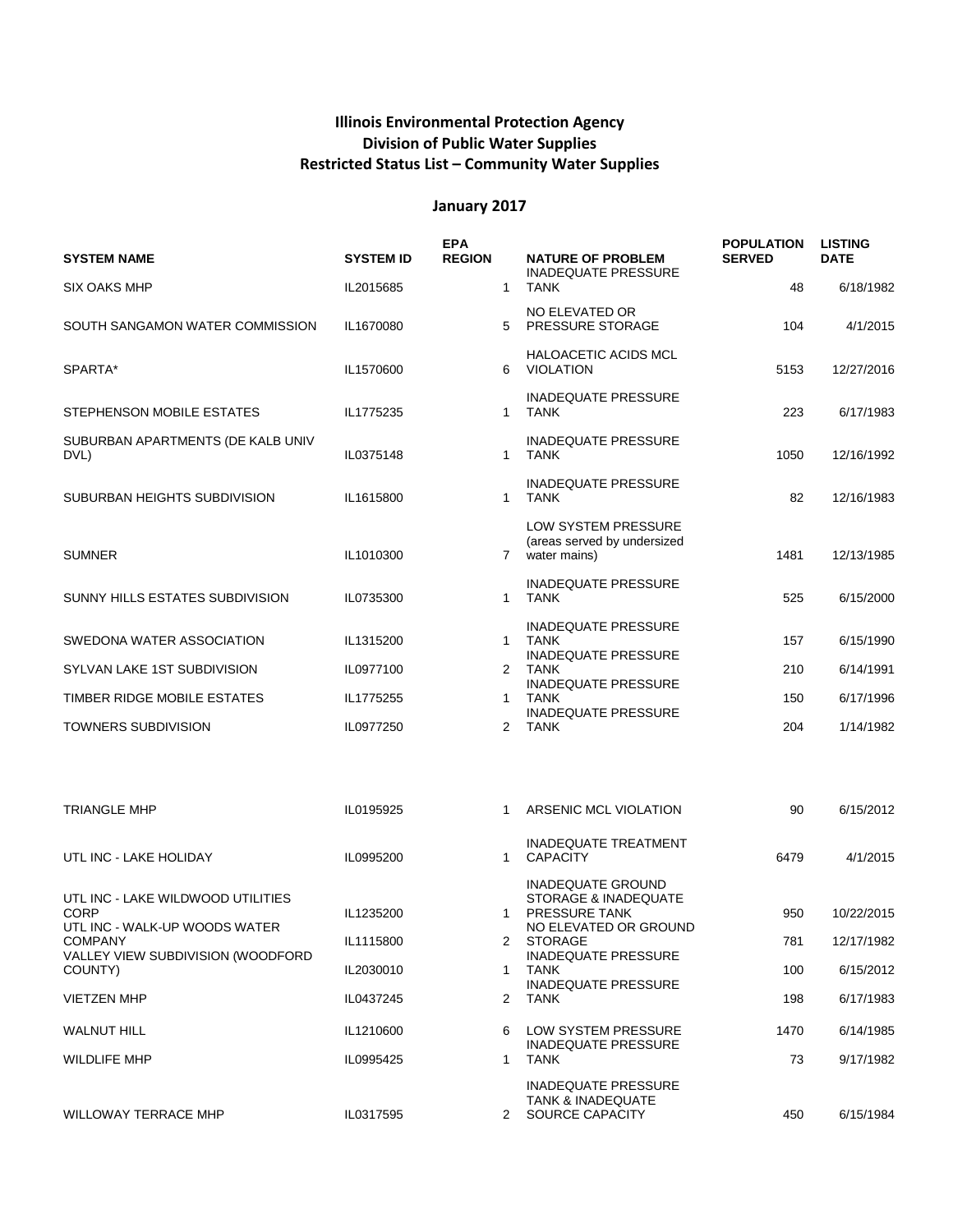## **Illinois Environmental Protection Agency Division of Public Water Supplies Critical Review List – Community Water Supplies**

| <b>SYSTEM NAME</b>                          | <b>SYSTEM ID</b> | <b>EPA</b><br><b>REGION</b> | <b>NATURE OF PROBLEM</b>                                                                 | <b>POPULATION</b><br><b>SERVED</b> | <b>LISTING</b><br><b>DATE</b> |
|---------------------------------------------|------------------|-----------------------------|------------------------------------------------------------------------------------------|------------------------------------|-------------------------------|
| ANNA                                        | IL1810050        | $7^{\circ}$                 | <b>INADEQUATE TREATMENT</b><br><b>CAPACITY</b>                                           | 5043                               | 7/1/2011                      |
| ANNA - JONESBORO WATER<br><b>COMMISSION</b> | IL1815050        | $7^{\circ}$                 | <b>INADEQUATE TREATMENT</b><br><b>CAPACITY</b>                                           | 36                                 | 7/1/2011                      |
| <b>BEASON CHESTNUT PWD</b>                  | IL1075150        |                             | <b>INADEQUATE SOURCE</b><br><b>CAPACITY &amp; INADEQUATE</b><br>5 PRESSURE TANK          | 435                                | 6/15/2004                     |
| <b>CANTON</b>                               | IL0570250        | 5                           | <b>INADEQUATE TREATMENT</b><br><b>CAPACITY</b>                                           | 13932                              | 3/15/2007                     |
| <b>CARBON HILL*</b>                         | IL0630100        |                             | <b>INADEQUATE TREATMENT</b><br>2 CAPACITY                                                | 392                                | 12/14/2016                    |
| COAL CITY*                                  | IL0630200        |                             | <b>INADEQUATE TREATMENT</b><br>2 CAPACITY                                                | 5587                               | 12/14/2016                    |
| JONESBORO PWS                               | IL1810250        | 7                           | <b>INADEQUATE TREATMENT</b><br><b>CAPACITY</b>                                           | 1912                               | 7/1/2011                      |
| LA SALLE                                    | IL0990300        | 1                           | <b>INADEQUATE SOURE</b><br><b>CAPACITY &amp; INADEQUATE</b><br><b>TREATMENT CAPACITY</b> | 9700                               | 11/1/2004                     |
| LICK CREEK PWD                              | IL1815100        | $7^{\circ}$                 | <b>INADEQUATE TREATMENT</b><br><b>CAPACITY</b>                                           | 1929                               | 7/1/2011                      |
| <b>MACOMB</b>                               | IL1090350        | 5                           | <b>INADEQUATE CLARIFIER</b><br><b>TANK</b>                                               | 11309                              | 12/14/2016                    |
| <b>MASON CITY</b>                           | IL1250350        | 5                           | <b>INADEQUATE STORAGE</b><br><b>TANK</b>                                                 | 2558                               | 1/1/2006                      |
| <b>MOUND PWD</b>                            | IL1635050        | 6                           | <b>INADEQUATE PLANT</b><br><b>CAPACITY</b>                                               | 2200                               | 6/17/1996                     |
| QUINCY*                                     | IL0010650        | 6                           | <b>INADEQUATE CLARIFIER</b><br><b>CAPACITY</b>                                           | 45000                              | 8/3/2016                      |
| SHAWNEE VALLEY PWD                          | IL1815550        | $\overline{7}$              | <b>INADEQUATE TREATMENT</b><br><b>CAPACITY</b>                                           | 952                                | 7/1/2011                      |
| <b>WHITE HALL</b>                           | IL0610400        | 6                           | <b>INADEQUATE STORAGE</b><br><b>CAPACITY</b>                                             | 2950                               | 10/1/2012                     |
| <b>WITT</b>                                 | IL1350850        | 5                           | <b>INADEQUATE TREATMENT</b><br><b>CAPACITY</b>                                           | 991                                | 3/17/2008                     |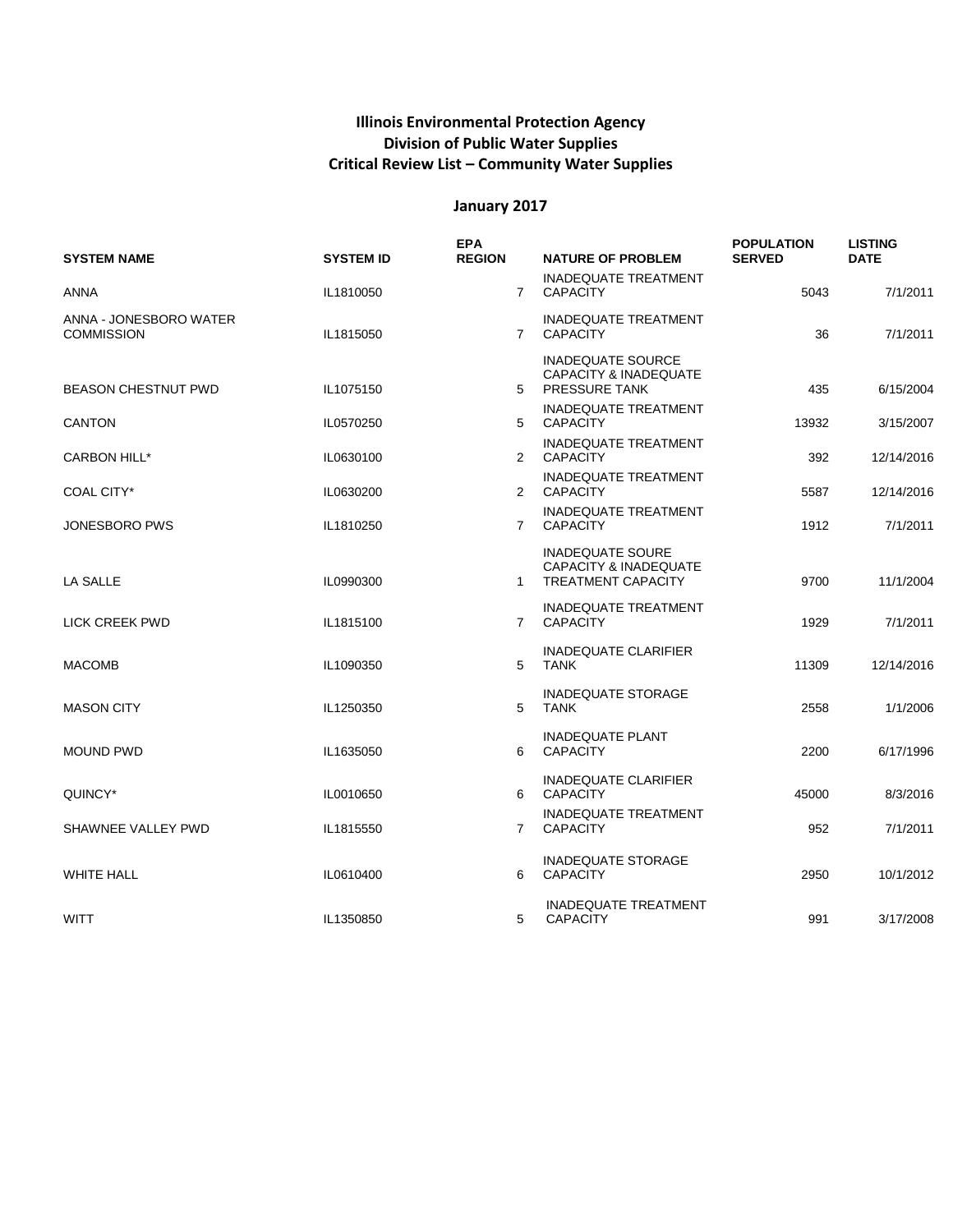#### **Illinois Environmental Protection Agency Division of Public Water Supplies Restricted Status and Critical Review Lists – Community Water Supplies**

#### **January 2016**

#### **WATER SYSTEMS REMOVED FROM PREVIOUS LIST** AIR VIEW MHP EXPRESSWAY MHP HOMER

OAK GROVE MHP - ROCK ISLAND COUNTY

#### **\*WATER SYSTEMS ADDED**

CARBON HILL COAL CITY HAMPSHIRE

#### MACOMB SPARTA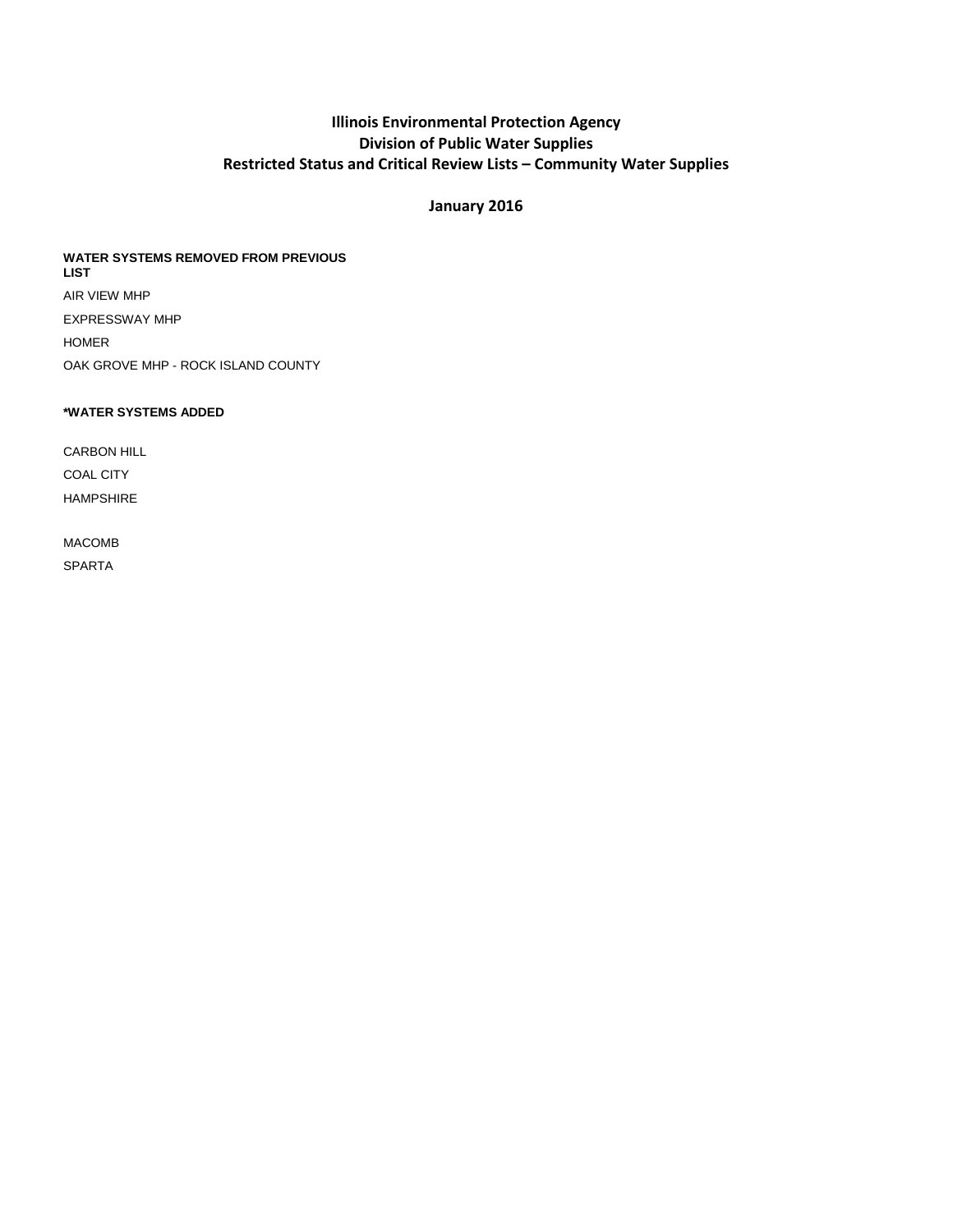

# **Restricted Status/Critical Review**

The Environmental Protection Act prohibits the Agency from issuing a construction permit that will cause or extend a violation. A construction permit to expand the distribution system cannot be granted when a water supply has a maximum contaminant level or treatment technique violation, an inadequate source of raw water supply, inadequate treatment plant capacity, finished water storage or distribution system pressure. A Restricted Status List is published quarterly in the Illinois Pollution Control Board Environmental Register to notify those persons considering expansion of a water supply distribution system of that status before large sums of money have been spent on items such as land acquisition, financing and engineering fees. A companion Critical Review List is published concurrently with the Restricted Status List and has the water supplies that are approaching a point where the supply could be placed on Restricted Status. A permit application from a supply on Critical Review will be examined carefully to ensure that the proposed construction will not cause a violation. Restricted Status and Critical Review are presented as a combined list with the status of the water supply denoted as either RS (Restricted Status) or CR (Critical Review). The current list reflects the status as of April 1, 2015. An asterisk, \* , beside the water supply indicates public water supplies that have been added to the Restricted Status/Critical Review list since the previous publication.

# **Restricted Status List**

The Restricted Status List was developed to give additional notification to officials of public water supplies which are in violation of 35 Ill. Adm. Code, Subtitle F: Public Water Supplies, Chapter I or the Illinois Environmental Protection Act.

The Restricted Status List will include all Public Water Supplies for which the Agency has information indicating a violation of any of the following requirements: Finished water quality requirements of 35 Ill. Adm. Code, Part 604, Subparts B and C; maintenance of adequate pressure on all parts of the distribution system under all conditions of demand; meeting raw water quantity requirements of 35 Ill. Adm. Code 604.502; or maintenance of treatment facilities capable of providing water "assuredly adequate in quantity" as required by Section 18 of the Illinois Environmental Protection Act.

A public water supply on the Restricted Status List will not be issued permits for water main extensions, except for certain limited situations, or unless the supply has been granted a variance from the Illinois Pollution Control Board for the violation, or from permit issuance requirements of Section 39 of the Act. This list is continually being revised as new information becomes available, and therefore, specific inquiries as to the status of any public water supply should be directed to the Division of Public Water Supplies for final determination.

# **Critical Review List**

The Critical Review List was developed to give additional notification to officials of public water supplies which may be close to being in violation of 35 Ill. Adm. Code, Subtitle F: Public Water Supplies, Chapter I or the Illinois Environmental Protection Act.

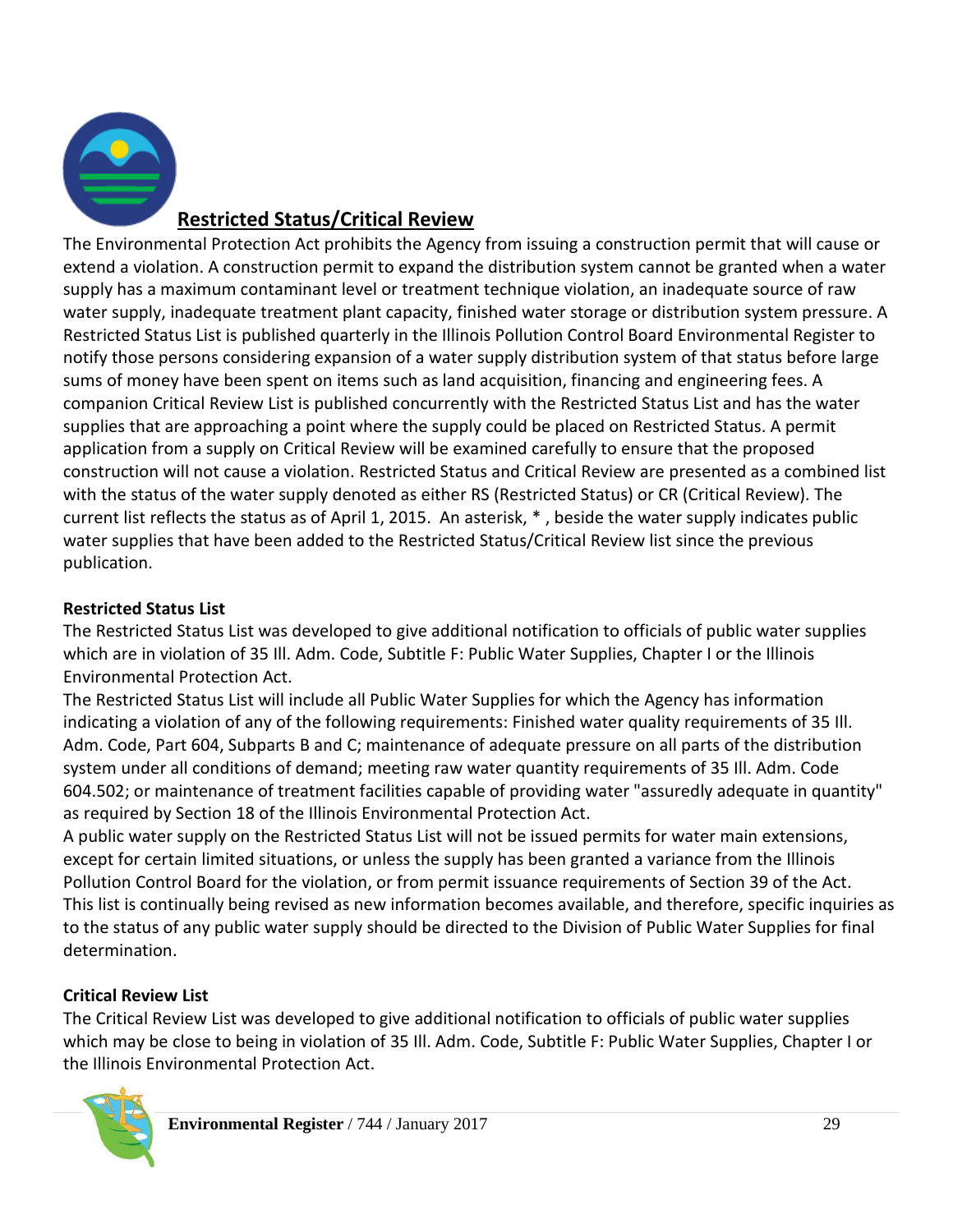A supply will be placed on the Critical Review List when Agency records indicate that it is approaching any of the violations that would place it on the Restricted Status List.

This list is continually being revised as new information becomes available, and therefore, specific inquiries as to the status of any public water supply should be directed to the Division of Public Water Supplies for final determination.